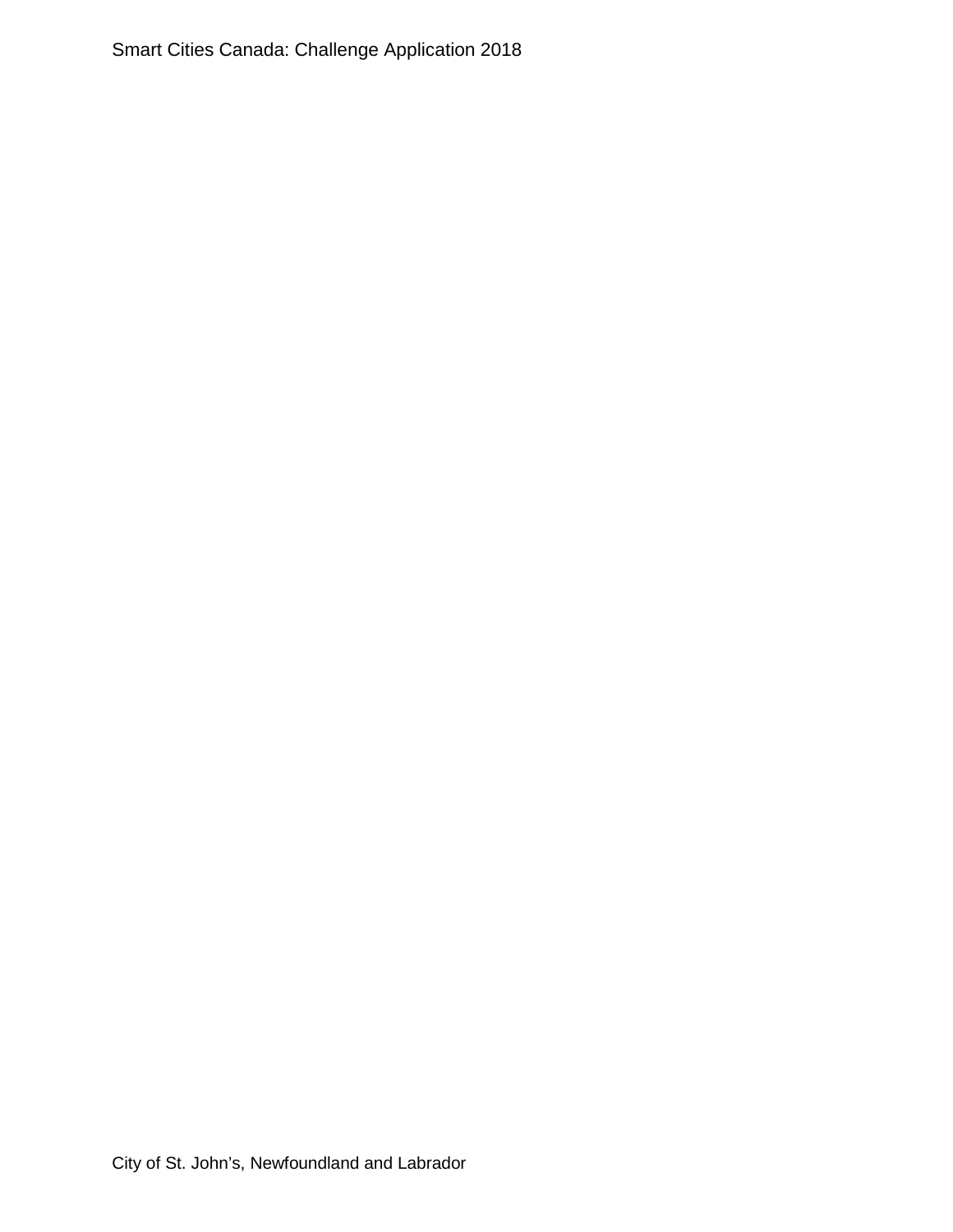# **Question 1:**

#### **Please provide the following information on your community.**

- Name of community: St. John's
- Province/Territory: Newfoundland and Labrador
- Population: 205,955
- Indigenous community: No

# **Question 2:**

#### **Please select a prize category.**

• \$10 million (population under 500,000 residents)

# **Question 3:**

# *Please define your Challenge Statement in a single sentence that guides your preliminary proposal. It should describe the outcome (or outcomes) you hope to achieve. (50 words max)*

An integrated mobility network will get people of all ages and abilities moving more freely around rugged, wet, windy St. John's, shifting us away from the passive transportation culture that is making us sick and, by 2024, increasing the share of sustainable and active transportation commuter trips by 40%.

#### **Question 4**

# *Please describe the outcome (or outcomes) your proposal seeks to achieve by elaborating on your Challenge Statement. (2,500 words max)*

#### **Defining the Problem**

The Census Metropolitan Area of St. John's has a population of 205,955 residents,over 40% of the population of Newfoundland and Labrador, 43% of whom are over 45 years old [1]. Dating back to the late 15th century, St. John's is one of the oldest cities in Canada with a road network that was originally designed for horses and buggies travelling on the left hand side of the road. The older, central metropolitan neighbourhoods of St. John's have a population density of 255.9 per square kilometre, similar to Calgary. [2] Despite this, the proportion of workers commuting to work by motor vehicle as a driver or passenger was 90%. [3] Sustainable modes of transportation including public transit, walking, and bicycling represent 3.1%, 4.6%, and 0.2% of work trips, respectively [3]. Among the 20 small and medium-sized Census Metropolitan Areas in Canada, St. John's has the 5th lowest use of sustainable transportation.

St. John's residents have many reasons for not using active and sustainable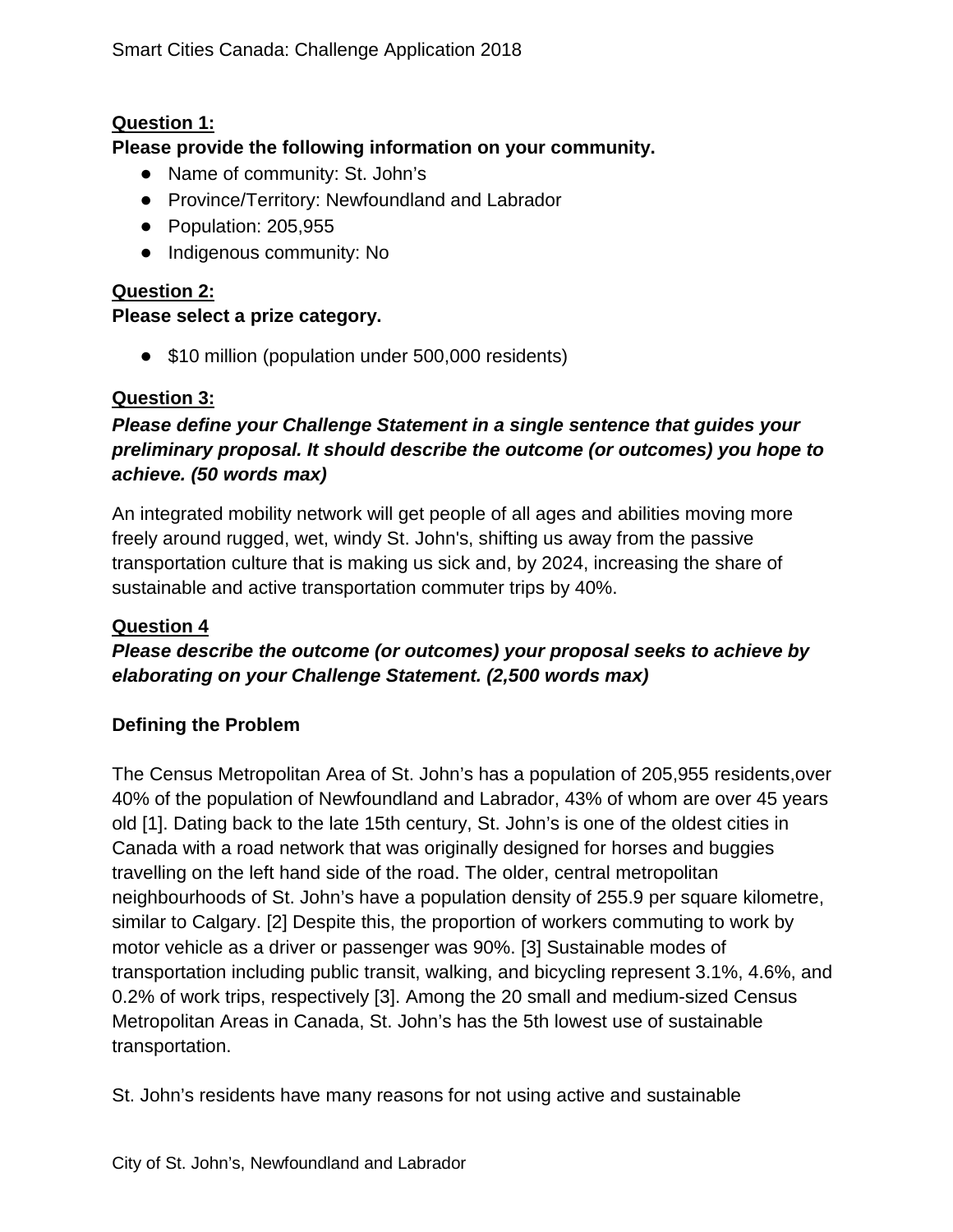transportation. Public transit in the St. John's region is stretched thin and disconnected. In addition to Metrobus, the conventional public transit service, the St. John's Transportation Commission has a para-transit system for persons with disabilities and residents who are unable to access conventional transit (GoBus). There are other community transportation services available for the Indigenous community (the St. John's Native Friendship Centre's transportation services), and for various seniors' communities, as well as Memorial University community buses. At the moment these services do not cooperate with each other.

The other infrastructure supporting active and sustainable transportation in St. John's is equally disconnected. St. John's has a world-class trail network, the Grand Concourse, which is closed to cyclists and closed at night. Bike St. John's, has developed independently of any public transit service and has an ambitious plan to promote cycling throughout the city. When a new subdivision or neighbourhood is approved, St. John's planning and development considers parking availability, but no other transportation options.

St. John's is also surrounded by and deeply connected to other suburban and exurban communities in the Northeast Avalon. There is no regional government, and municipal cooperation on transportation planning is a patchwork.

The final piece of the puzzle is the weather. St. John's is the windiest and cloudiest city in Canada and is one of the wettest, experiencing the most wet days. Uncomfortable as it is in the summer, it is deadly in the winter. St. John's does not require residents to shovel the often-heavy snow and slush. City sidewalk plows cover only a portion of the sidewalk network (147 km), and clearing is often delayed up to a week after snow falls. This means that sidewalks are often covered in snow or ice and rarely plowed, making mobility not only difficult, but dangerous.

Despite these unusual climate challenges, St. John's active and sustainable transit infrastructure takes little account of the weather. There are few sheltered bus stops or rest hubs. Sidewalk clearing and public transit are uncoordinated. There is little technology to warn residents of dangerous conditions: residents must guess whether the route will be clear or snowy, icy or safe.

The lack of attractive active and sustainable transportation options has many costs. It forces low-income residents to buy cars they cannot afford or to turn down jobs they cannot access. It discourages exercise, particularly for seniors and persons with disabilities. It undermines social inclusion and connectedness for all residents.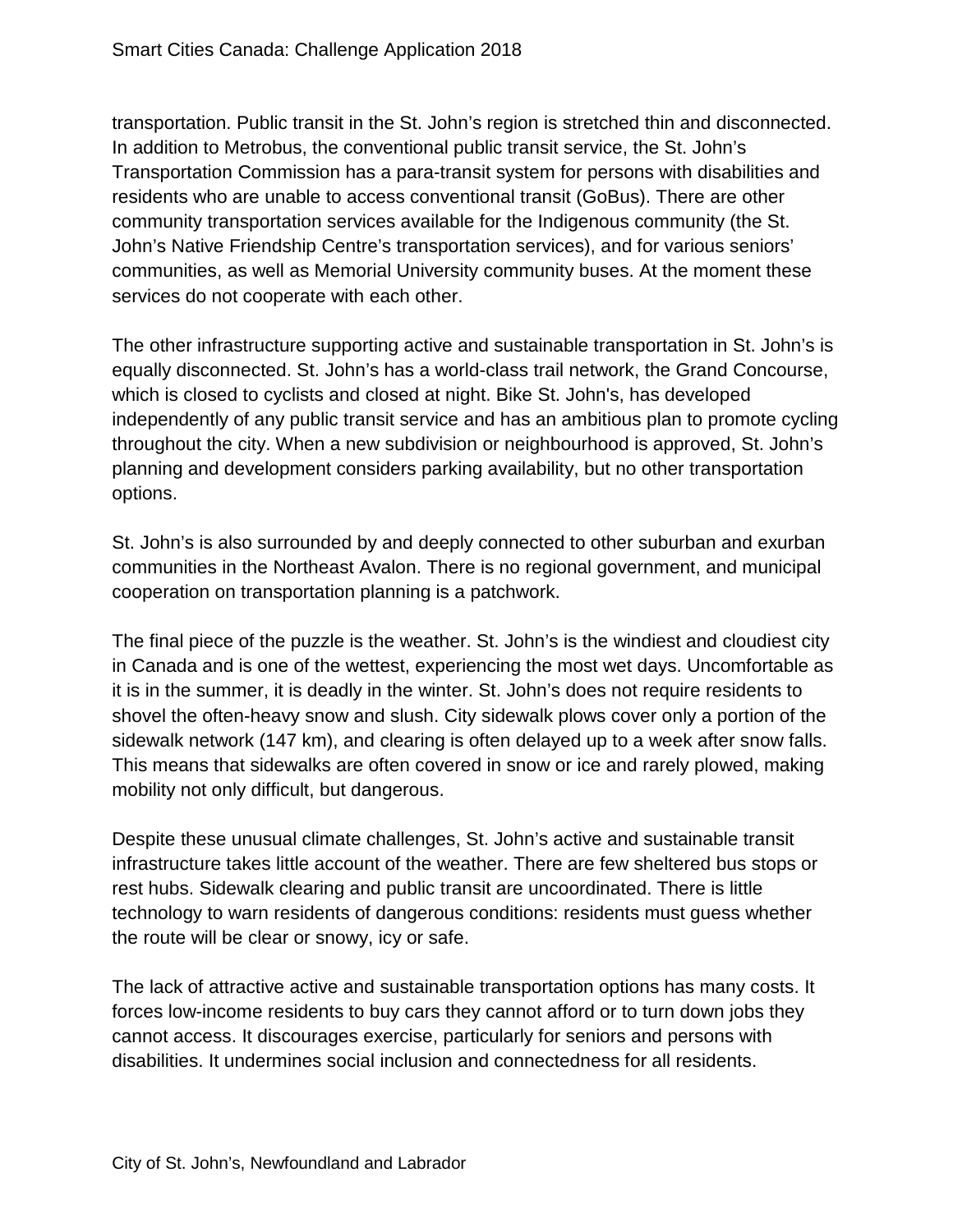St. John's recognizes that the population is rapidly ageing and the chronic disease rates are among the highest in the country. More than 72% of the provincial population is overweight or obese, diabetes and high blood pressure rates are above the Canadian average, and leisure time physical activity is below the Canadian average. [4] In March 2018, the unemployment rate in the St. John's CMA was 8.6%, compared to 5.8% in Canada. Approximately 25% of St. John's CMA residents have an income of less than \$50,000 annually. [1] With increasingly ageing populations, designing systems to support resident's using transit, walking, and cycling, to access employment and leisure options is paramount to a sustainable future in the capital city of Newfoundland and Labrador.

#### **The Solution: An Integrated Mobility Network**

The City of St. John's Smart Cities Challenge will create an integrated data-driven mobility network. It will collect data about how people get around, what services they use and what services they don't, and what roadblocks prevent them from using active and sustainable transit. It will bring together the siloed public bodies and community organizations that provide active and sustainable transportation infrastructure and services. And it will use the data to coordinate efforts, so that each service complements each other.

An integrated mobility network is a big idea with transformative potential. The initial investment in new technologies will increase the efficiency and usefulness of all existing and future transportation infrastructure. St. John's will become both a leader in and a model for best practices around integrated mobility, one that will be replicable for small cities across Canada and around the world.

The unique opportunity in St. John's is that existing transportation systems are underutilized, providing an opportunity to create a fundamental shift in the way lifelong residents, newcomers, and visitors interact and get around the city. Improve the placement of bus routes and the allocation of snow-clearing resources, add strategic trails and rest stops, connect existing services, simplify route planning, and it is possible to start a virtuous cycle where the number of users and service levels grow together.

The transportation culture in St. John's has changed before and can change again. At Confederation in1949 active and sustainable transportation were dominant in St. John's; in the following decades they became a mark of poverty or low status. Today the more than 50 community organizations supporting this application represent a critical mass of support for active and sustainable transportation in St. John's. The community is ready for a snowballing cycle of improvement.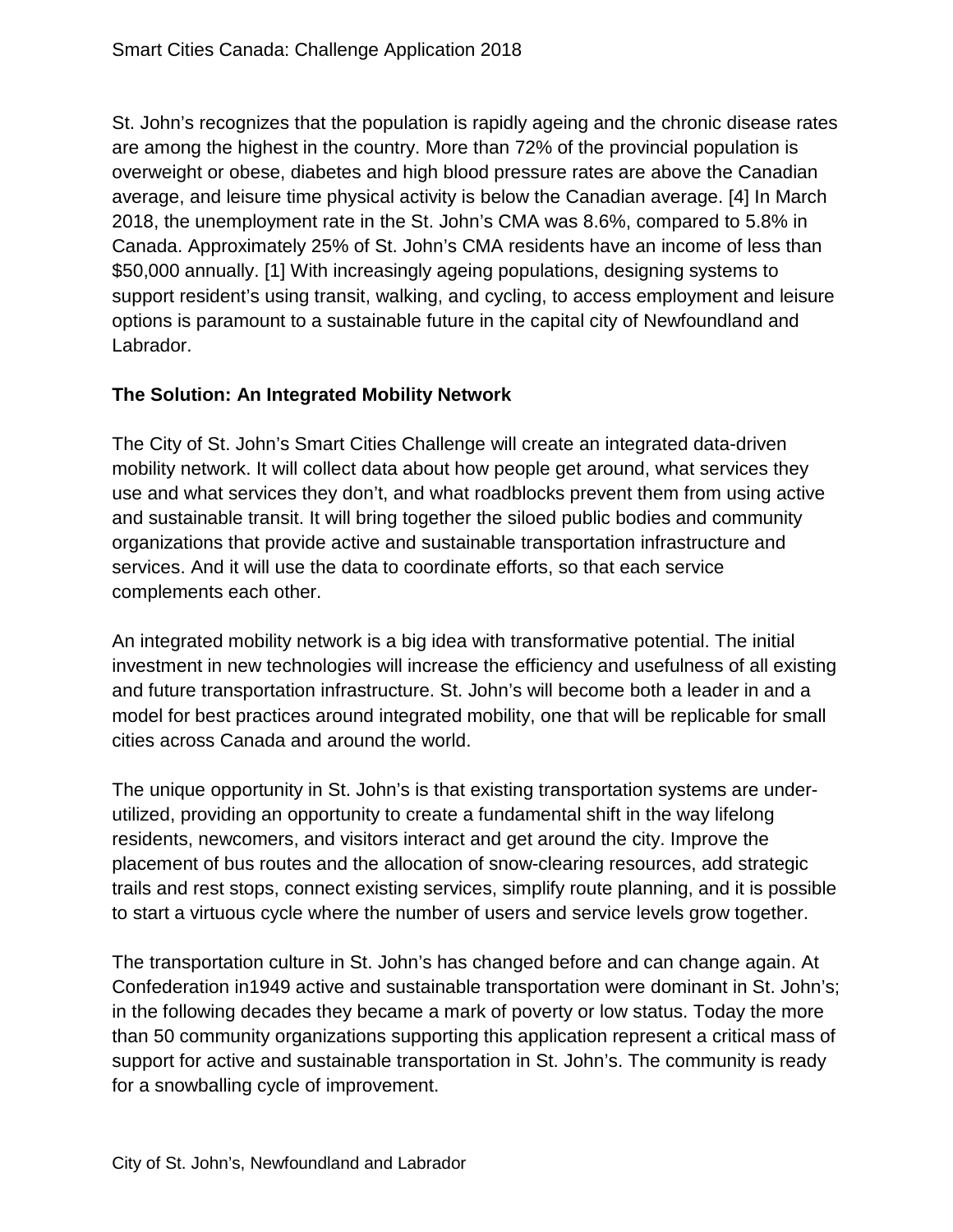The integrated mobility network, developed for the Smart Cities contest, will allow St. John's to consider data-driven, people-centric urban planning to increase sustainable transportation in our city. We propose a mix of technology and a participatory approach that will inspire confidence in St. John's residents as we embrace an open and inclusive city.

#### **Primary Outcome 1: Increase Sustainable Transportation Use**

We aim to bring St. John's above the national average for commute trips made by transit, and active transportation. At present, in the St. John's census subdivision, 12.8% (6,465/50,565) commute trips were made sustainably, when the national average is 16.8%. [5]

This target is both feasible and visionary. Halifax is at 21%. Ottawa is 30.6%. Toronto is 48.4%. Vancouver is 49.5%. [5] If we meet our target of increasing commute trips by 40%, this would result in a sustainable transportation trip share of 17.9%. These outcomes will focus on the entire population while engaging specific members of the community who can be more vulnerable to social exclusion and isolation due to a lack of access to equitable transportation options.

We define sustainable transportation as any form of transportation that has minimal impact on the environment. This includes public transportation, walking, and cycling.

To achieve this primary outcome, we have three secondary outcomes:

#### **Secondary Outcome 1A: Make Transportation Options Legible**

In order to increase sustainable transportation use we must first understand what services are being provided, at what locations, and by whom. To do so, we will develop a geographic database identifying sustainable transportation services of all kinds (including those run by private, public and community-sector organizations). This database will contribute to determining where services could be delivered more effectively, while bringing together various community organizations with the goal of building partnerships and streamlining services to a diverse cross-section of the community.

Our goal will be developing methods to help residents understand the availability, cost, and trip durations for sustainable transportation options. The data collected through this database will provide St. John's with valuable information to influence community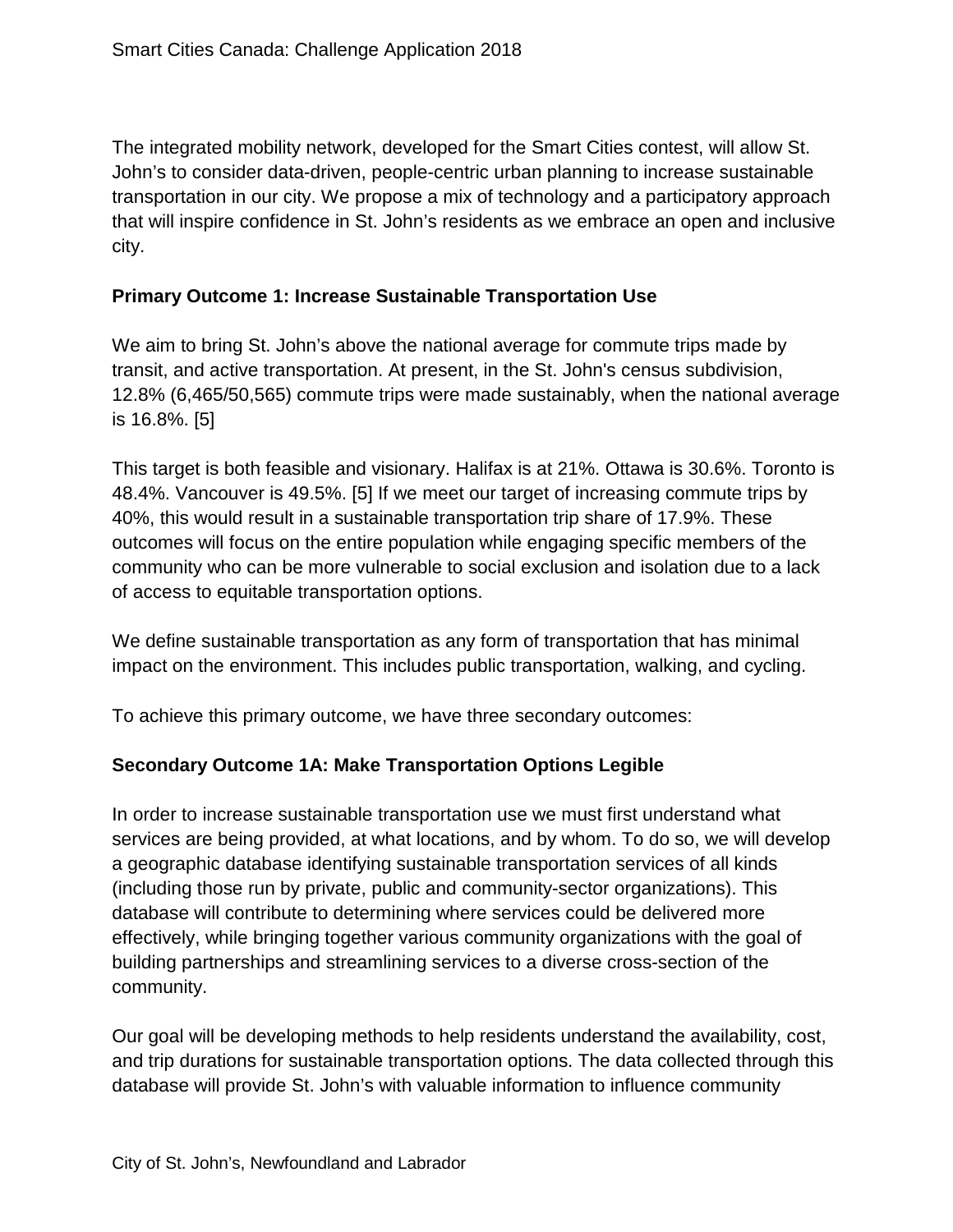development and design, while supporting healthier urban environments, both built and ecological.

Likewise, developing active transportation mapping whereby the City synthesizes all the different information available for walking and cycling into a single portal would make these modes legible to residents. This system could connect into transit to facilitate sustainable multi-modal trips. It could also be linked to some of the other smart phonebased ideas. In the end, residents will be able to more easily understand the options available to them.

# **Secondary Outcome 1B: Make Transportation Options Seamless**

Making transportation options legible has benefits beyond trip-planning. It will also enable decision-makers in public bodies and community organizations to identify and eliminate the obstacles that prevent residents from accessing active and sustainable transportation options. The goal here is for transportation services to form a seamless whole, so that each service fills in the gaps left by the others.

# **Secondary Outcome 1C: Make Active and Sustainable Transportation Times Shorter And More Predictable**

Today, travel times for sustainable transportation are not competitive with the use of personal vehicles. They are both too long and too unpredictable. This is because our transit system has not been able to collect sufficient data usage and routes. Moreover, the transit system is not integrated with other private transit systems, nor does it integrate well with sustainable modes like walking and cycling.

Our transit network database (proposed in secondary outcome 1A) combined with smart technologies like trip-planning apps, passenger information systems, electronic payment with smartphones, and offering reliable WiFi on public transit can shift the culture of public transportation in St. John's. These systems will truly be embraced when residents can get from one place to another, while getting other responsibilities accomplished, and still arriving quickly and predictably enough to meet their needs.

We will make sustainable transportation time competitive with private vehicles and reduce the need for privately-owned vehicles by connecting all areas of St. John's with a reliable mobility network with multiple options for getting from place to place efficiently. To do this, we can use smart technology to provide public transit with the ability to prolong green or shorten red traffic lights; implement bus lanes; and add smaller public transport vehicles to navigate the small streets of St. John's, while also providing users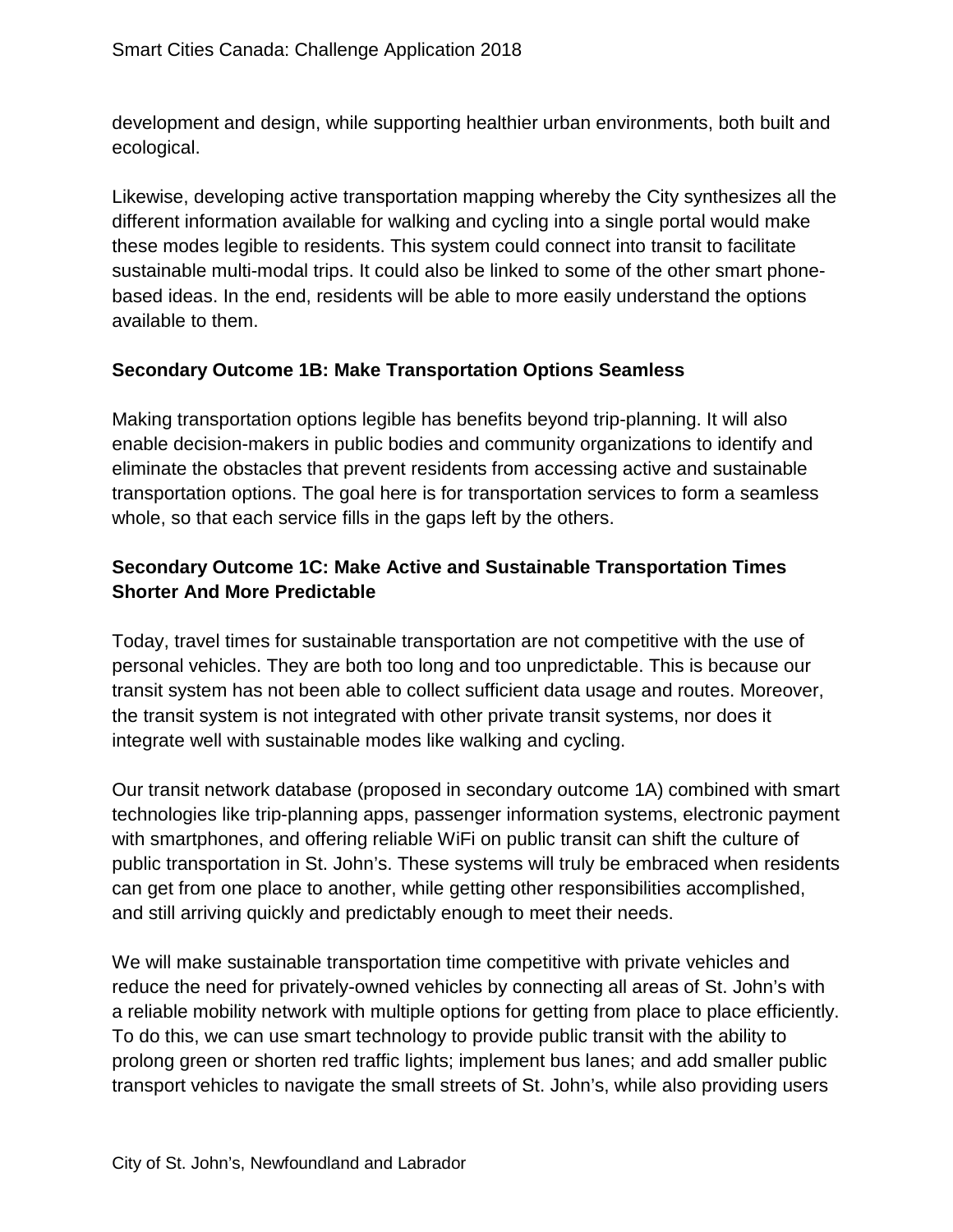with discounts to other services which can make public transit a more competitive mode of transportation. By connecting these communities to one interconnected multi-mode transportation system that's affordable, reliable and easy to use through integrated technology, we can change the way residents interact with the city.

# **Primary Outcome 2: Make Sustainable Transportation More Accessible Using Inclusive Design**

To increase accessibility we will connect residents who experience mobility restrictions and persons with disabilities to an integrated data exchange technology. This technology receives data from several transportation sources and then repackages it to be sent back to users, providing them with transportation options including accessible public and community-based transit routes, walkable streets, and road conditions for other forms of human-powered transportation. This can be done through mobile apps or online platforms that collect GPS data on users, transportation services, and beacons that continuously monitor the conditions of the most accessible routes based on residents' exact locations.

Mobility for an aging population also means inclusive design. It means having a broad range of mobility options, for all residents of the city, including those with mobility restrictions. Evidence suggests that walkable neighbourhoods are linked to increased walking among seniors, including those with mobility restrictions. [6]

Our unique topography of hills with uneven streets and our cool northeastern climate make it challenging for seniors to be mobile for a large portion of the year. Many people can walk up a hill in fair conditions but not in icy ones—so they cannot plan to walk unless they know if it is icy. Connected technology such as mobile apps, voice activated technology and municipal street monitoring systems can help anyone with a mobility restriction easily trip-plan safe routes. Increasing residents' abilities to freely move around the city and socially interact builds a sense of community that promotes mental wellness. [6]

We recognize the importance of the involvement of the people who are at a higher risk of social exclusion by ensuring they are present around the table through the participation of people with lived experiences and organizations who serve them. Encouraging better use of urban services by vulnerable populations can be supported by the integration of new technologies into the administrative activities of the municipal government in an innovative way, with a new approach of proximity to and ease of access of basic public services such as transit and recreation facilities. Our Integrated Mobility Network would include Smart Kiosks planned for selected bus shelters which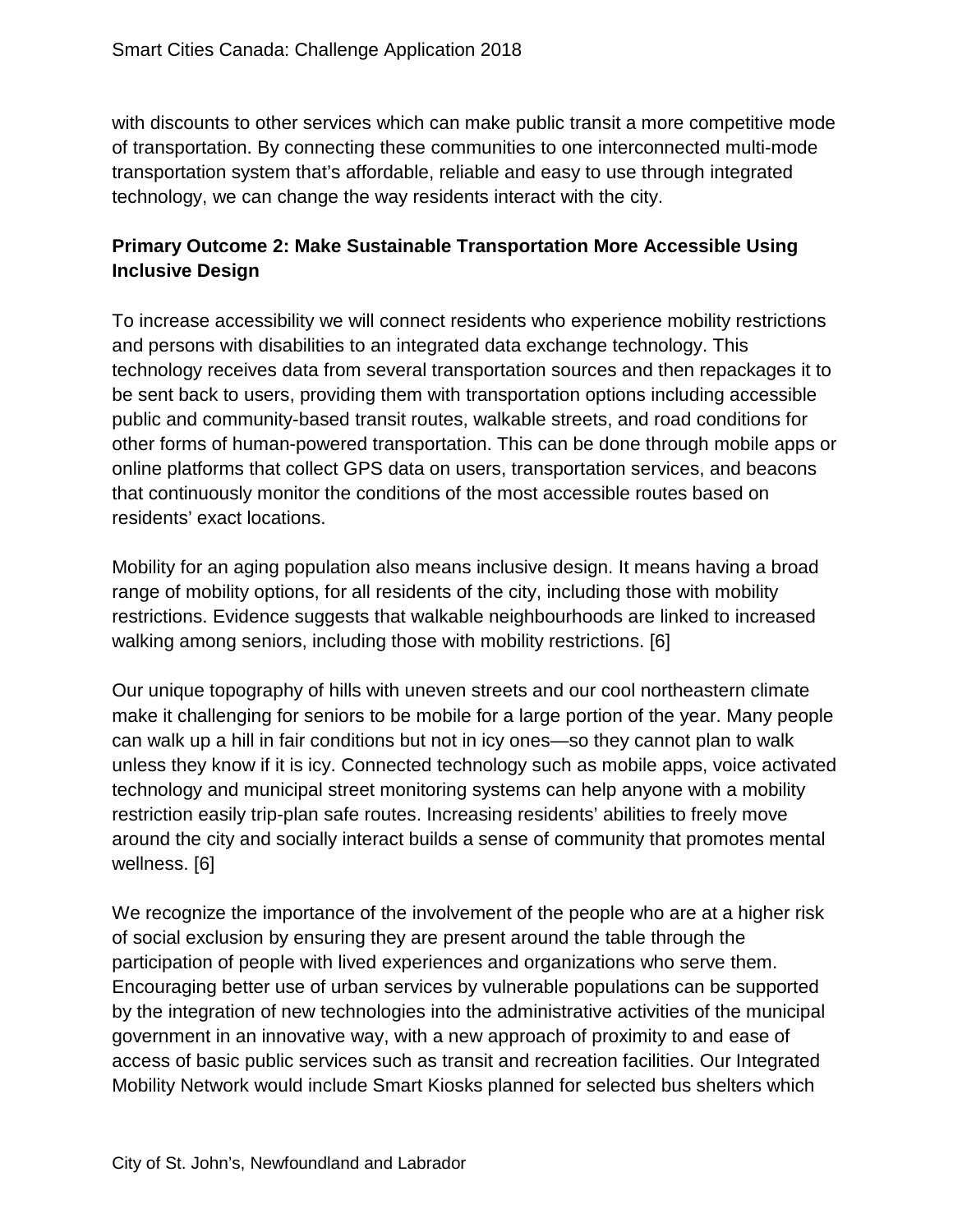include free WiFi, which was indicated as an incentive by low-income youth and residents during public consultation sessions. Data analysis can inform a map of "rest hubs" whereby people can stop along a transit corridor while waiting for the bus. This can be anything from a public parkette to a local coffee shop. Some of these locations could be equipped with free WiFi in order to reduce barriers to accessing transit information for those with a smartphone but without data.

#### References:

1. The State of the Economy. 2017.

http://stjohns.ca/sites/default/files/files/publication/State%20of%20the%20Economy%20 2017%20-%20Sept.pdf

2. Statistics Canada. 2017. Population and dwelling counts, for census metropolitan areas, 2016 and 2011 censuses (table). Population and Dwelling Count Highlight Tables.

3. Stats Canada. 2013. *National Household Survey, 2011: commuting to work.* Statistics Canada Catalogue no. 99-012-2011003. Ottawa.

4. Statistics Canada. Table 105-0508 - Canadian health characteristics, annual estimates, by age group and sex, Canada (excluding territories) and provinces, occasional (number unless otherwise noted).

5. Statistics Canada. 2017. Census Profile. 2016 Census. Statistics Canada Catalogue no. 98-316-X2016001. Ottawa. Released November 29 2017.http://www12.statcan.gc.ca/census-recensement/2016/dppd/prof/index.cfm?Lang=E

6. Public Health Agency of Canada. 2017. *The Chief Public Health Officer's report on the state of public health in Canada 2017: Designing Healthy Living. [https://www.canada.ca/content/dam/phac-aspc/documents/services/publications/chief](https://www.canada.ca/content/dam/phac-aspc/documents/services/publications/chief-public-health-officer-reports-state-public-health-canada/2017-designing-healthy-living/2017-designing-healthy-living-eng.pdf)[public-health-officer-reports-state-public-health-canada/2017-designing-healthy](https://www.canada.ca/content/dam/phac-aspc/documents/services/publications/chief-public-health-officer-reports-state-public-health-canada/2017-designing-healthy-living/2017-designing-healthy-living-eng.pdf)[living/2017-designing-healthy-living-eng.pdf](https://www.canada.ca/content/dam/phac-aspc/documents/services/publications/chief-public-health-officer-reports-state-public-health-canada/2017-designing-healthy-living/2017-designing-healthy-living-eng.pdf)*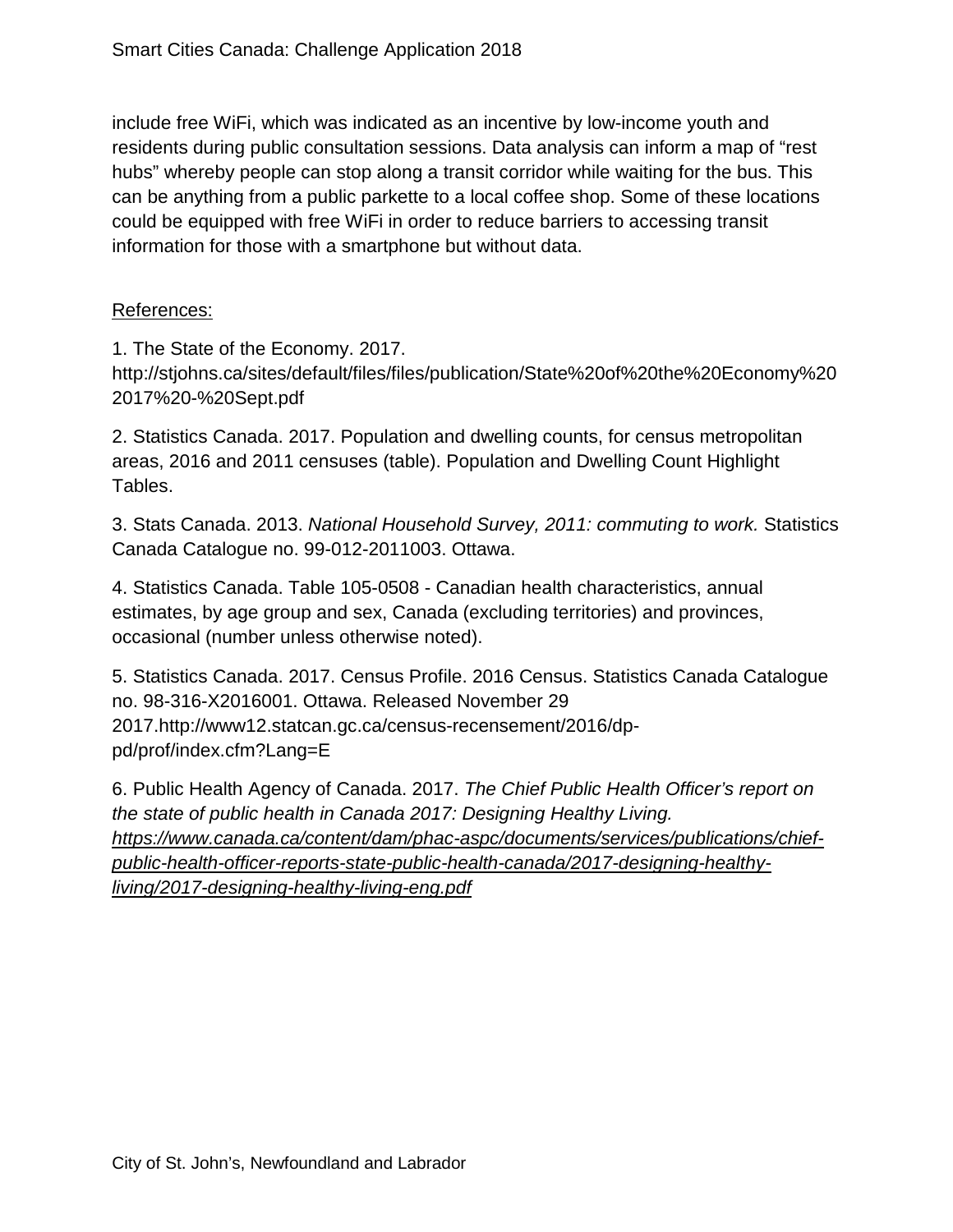# **Question 5:**

# **Please describe how your community residents have shaped your Challenge Statement. Describe your plans for continuing to engage and involve them in your final proposal going forward. (1,500 words max)**

This proposal is based on information collected from more than 1000 community members, stakeholders, and experts in St. John's on what aspect of community is not meeting the needs of people. The City of St. John's is currently leading a healthy communities initiative both internally and across the Northeast Avalon region. Through public consultation, surveys and a Healthy Communities Forum attended by more than 100 stakeholders from various sectors, disciplines and levels of government, we heard that transportation was, across the board, the top priority. Through this proposal of an integrated mobility network, we are bringing the issues of residents to the forefront of municipal action.

The City of St. John's and Happy City St. John's, a local community organization with expertise in community engagement, have pursued a rigorous engagement process to ensure residents of St. John's have been involved effectively in the development of this proposal. This process has adhered to the core values of public participation, as defined by IAP2 Canada, which are the following:

**1.** Public participation is based on the belief that those who are affected by a decision have a right to be involved in the decision-making process.

**2.** Public participation includes the promise that the public's contribution will influence the decision.

**3.** Public participation promotes sustainable decisions by recognizing and communicating the needs and interests of all participants, including decision makers.

**4.** Public participation seeks out and facilitates the involvement of those potentially affected by or interested in a decision.

**5.** Public participation seeks input from participants in designing how they participate.

**6.** Public participation provides participants with the information they need to participate in a meaningful way.

**7.** Public participation communicates to participants how their input affected the decision.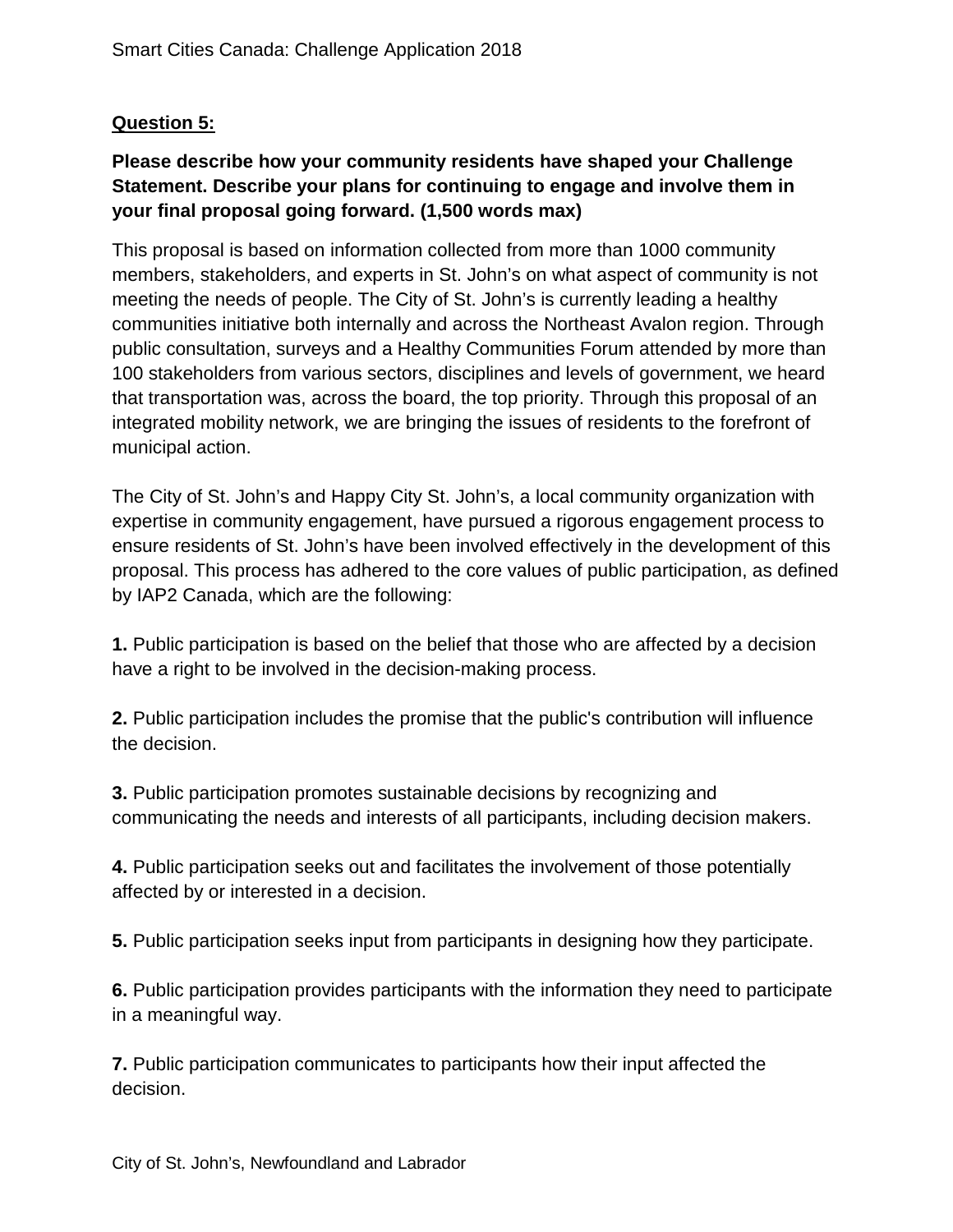With these values in mind, the City of St. John's and Happy City undertook a multimodal approach to public engagement throughout this process. As an integrated mobility network has impacts on all residents on St. John's, there was a wide net cast to include a diverse set of voices in St. John's. This involved both broad consultations online and in-person, as well as a more refined approach to participation through the use of a "Challenge Committee".

Public engagement was pursued both online and in-person, through an online survey, promotion of the project via social media, blog posts, and other online channels, and through in-person consultations with both broad groups and specific groups. Happy City St. John's in collaboration with the City of St. John's hosted a public consultation session with residents, where we heard recurring themes around safety, efficient userfriendly services, such as integrated Smart Cards, and harnessing technology to improve planning around walkability and accessibility across the City.

An online survey, focused on how people move around St. John's, collected 977 responses in just a ten-day period. This provided valuable information in relation to the mobility experience of residents, the related barriers, sense of safety when moving around the city, and the willingness of residents to support a smart cities approach to mobility in the city.

Happy City St. John's and City of St. John's also requested feedback through an online portal, social media, and via email. In-person consultation sessions were held with the broader public at City Hall, as well as more targeted consultations with youth, seniors, at-risk populations, and residents with different mobility needs.

To ensure a broad and diverse set of voices were involved in the development of this proposal, our team also relied upon partner organizations who were able to represent and engage with specific constituencies. This was pursued through in-house consultation sessions, promotion through these organizations, and through engagement with the "Challenge Committee".

Engagement with residents with different mobility needs was led by Coalition of Persons with Disabilities, who promoted the project via their channels and hosted in-person consultation sessions. Choices for Youth, a local non-profit that supports at-risk and homeless youth, led an in-house consultation session regarding the mobility needs of their constituents. The Office of Student Life at Memorial University also hosted a consultation session with youth (aged 30 and under). The Stella Burry Community Services group, a non-profit focused on supporting vulnerable adults, led a consultation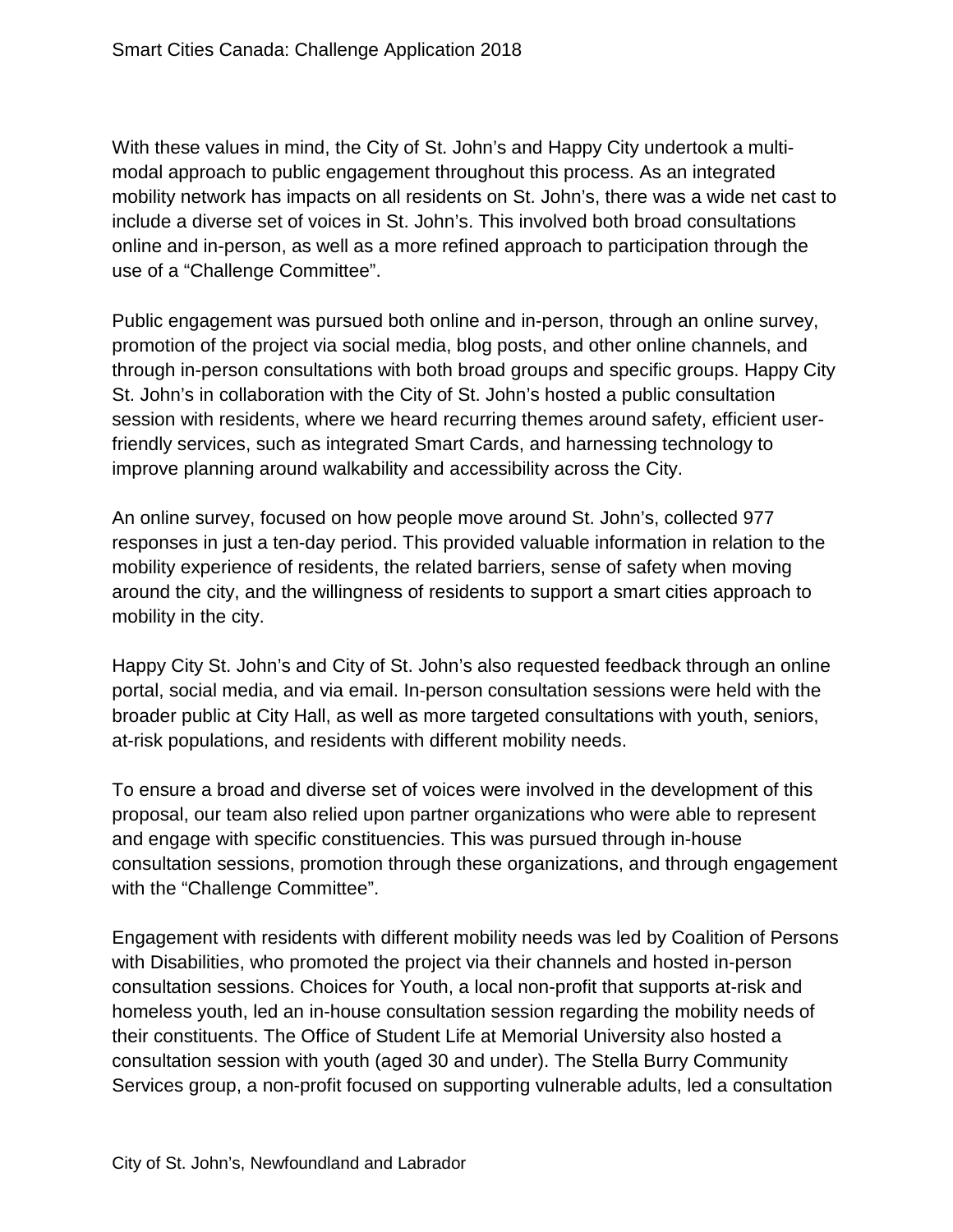session regarding the needs of their constituents.

This proposal was also developed with the involvement of our "Challenge Committee", a group of stakeholder individuals and organizations who provided guidance and support throughout this process. This Challenge Committee met regularly throughout the process to develop and review this proposal, and the members of the Challenge Committee also represented their constituents at the table. The members of the Challenge Committee include, but are not limited to:

- · St. John's City Councillor Maggie Burton
- · Representatives from Happy City St. John's who participated in and facilitated discussion
- · Dr. Daniel Fuller, Canada Research Chair in Population Physical Activity
- · Representatives of Coalition of Persons with Disabilities NL
- · Representatives of Healthy Communities Northeast Avalon Alliance
- · Representatives of the NL Universal Design Network
- · Representatives of the Essential Transit Association
- · Representatives of the local architecture community
- · Representatives of the St. John's Native Friendship Centre
- · Citizen representatives of the tech entrepreneur community
- · Representatives of Eastern Health
- · City staff

Another group which has been integral in engagement of residents and will continue to be key to engaging community stakeholders in our next phase will be Healthy Cities St. John's and the Healthy Communities Northeast Avalon Alliance. These initiatives began as a result of the City of St. John's recognizing the success that other jurisdictions in Canada had using a 'Healthy Communities Approach' to improve health outcomes, safety and inclusion. In October 2017, the City of St. John's started a conversation about Healthy Communities which lead to organizing and facilitating the first 'Healthy Communities Forum', which brought together over 100 professionals with diverse backgrounds to create a vision for a healthier future for St. John's. A "What we Heard" document was compiled following the forum, which highlighted key priorities as identified by the more than 100 stakeholders. Of these priorities, 'Transportation' was the biggest.

This was the starting point for change, working together across sectors to build healthier, sustainable futures for everyone in St. John's. As a result of this, the City of St. John's is taking a leadership role in the development of a Healthy Communities – Northeast Avalon Alliance. This group will be engaged to further capture the mobility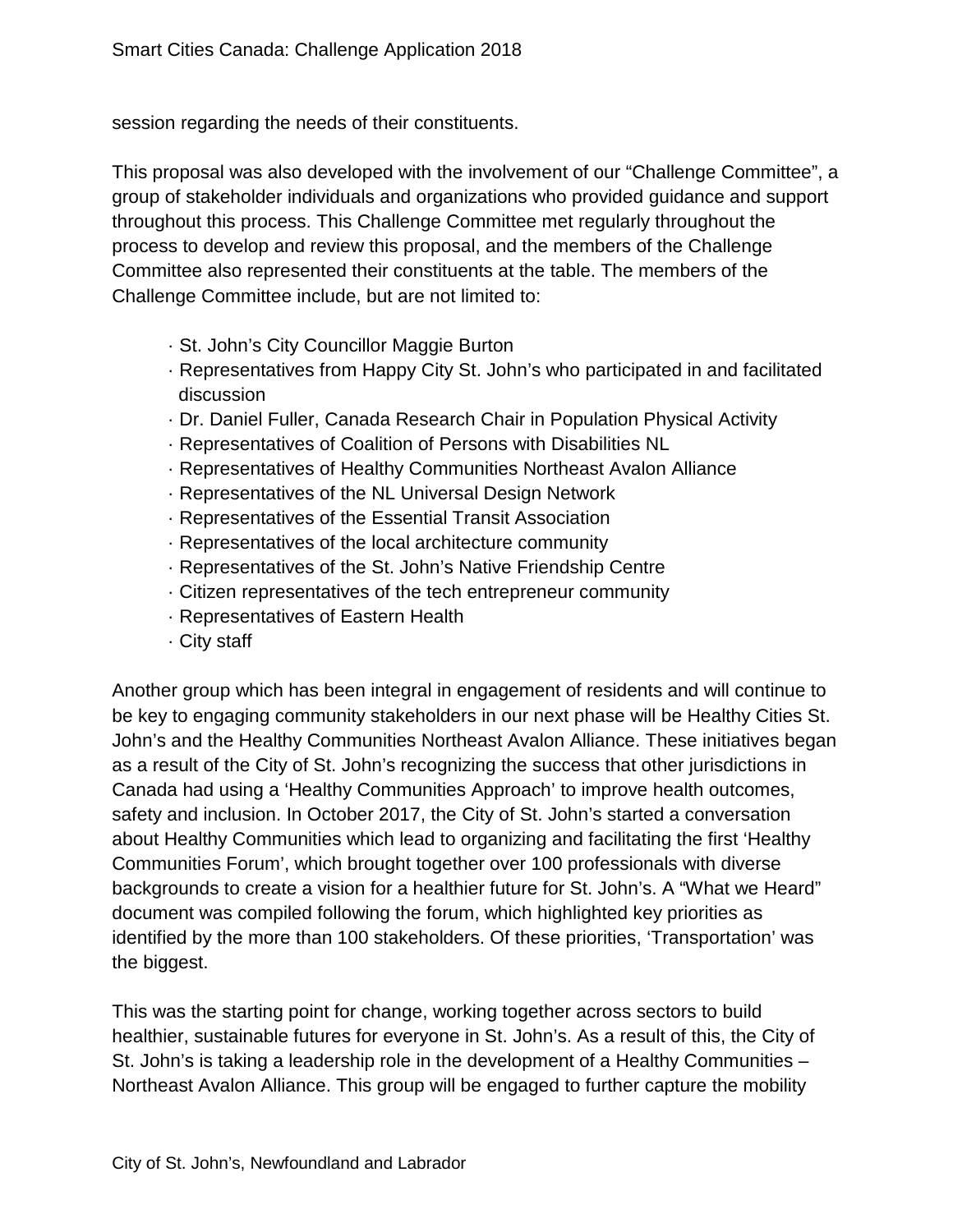needs of all residents, as well as utilizing their knowledge and expertise in the research, evaluation, development of an integrated mobility plan.

Should the City of St. John's enter the next phase of the Smart Cities Challenge, this Challenge Committee will be maintained and expanded to include representatives who have expertise in the area of smart cities, and particularly areas of smart technologies and integrated mobility. Happy City St. John's, as a non-profit focused on civic engagement, plans to continue the discussion around mobility in St. John's. Specifically, Happy City is preparing reports on the feedback heard throughout the process, and will be sharing this information with the municipal government and residents. Happy City will also lead the process of communicating publicly how the public participation throughout this process impacted the challenge statement and the broader proposal.

Happy City and the City of St. John's are already planning further public participation which will support the engagement process in future stages. After pursuing feedback regarding neighbourhood organization, Happy City recognized the need for stronger neighbourhood associations and organizations in St. John's. The organization is therefore, with support from the City of St. John's, planning a Neighbourhood Forum for Fall 2018 which will seek to consult and educate residents on aspects of community organization and how to effectively interact with municipal government as a neighbourhood. This initiative, in particular, offers a unique opportunity to engage residents during the implementation phase at a neighbourhood level.

Happy City St. John's and the City of St. John's will also be engaging residents on how they would like to participate during the development of the final application. This will involve rigorous public engagement both online and in-person, and this conversation has already begun.

Moving forward, the technologies used by Dr. Dan Fuller and the Walkability Lab, as well as other initial smart technology will be utilized to further analyze movement within St. John's and inform the final application. These applications, developed and used in collaboration with Memorial University, will be scaled up to allow analysis of movement within the City of St. John's.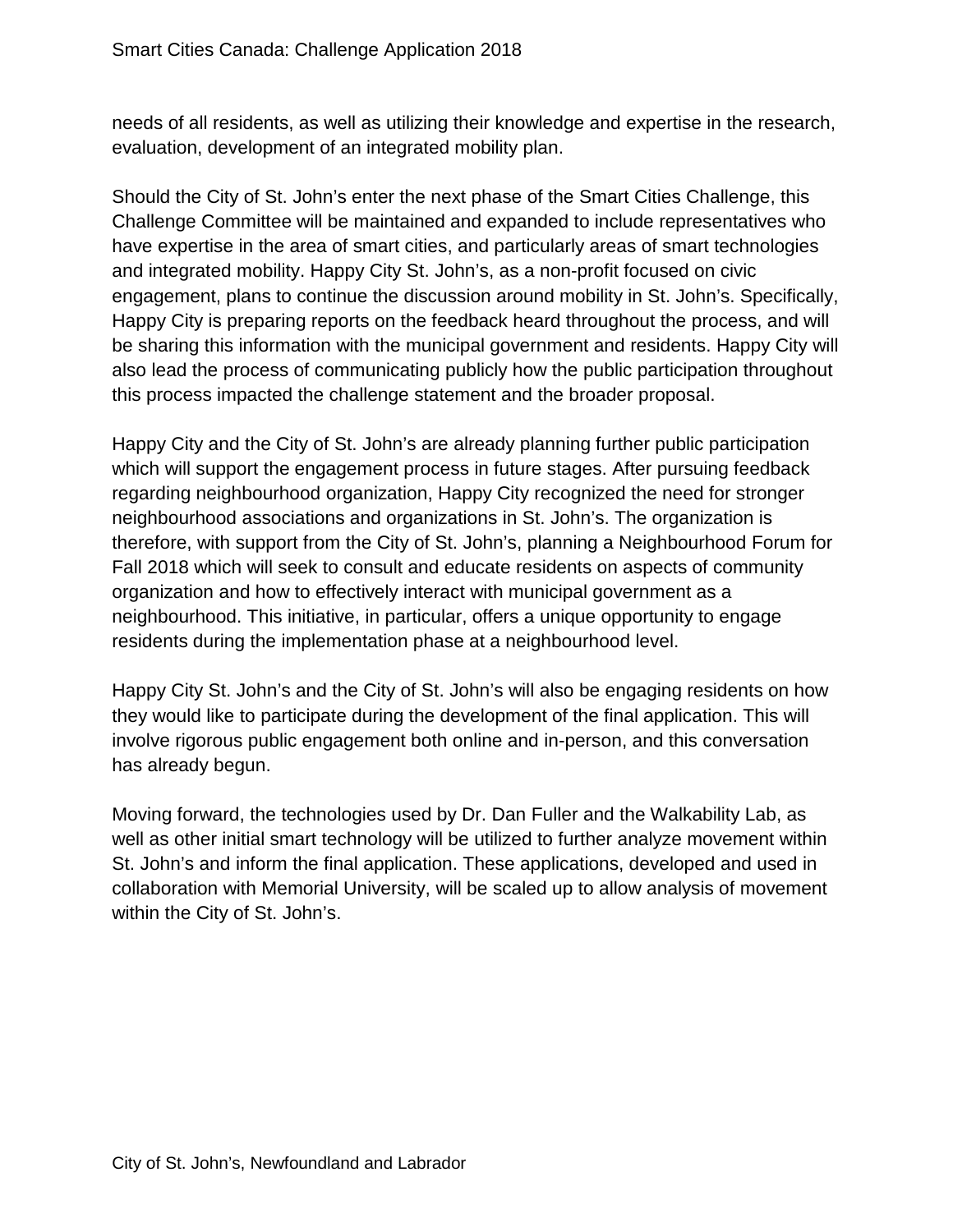# **Question 6**

# **Please describe your preliminary proposal and its activities or projects. (2,000 words max)**

We plan to integrate smart technology features and tools to solve a deeply rooted community issue - efficiently and safely getting around in all seasons. Community involvement will be invaluable for this process as we learn what residents need to freely move around the city year round. Each activity and project will consider health as an indicator to ensure that all design changes are health promoting in nature and make choosing the healthy choice, the easy choice.

Our integrated data driven mobility network will be built using open source machine learning methods. As much as possible we will strive to have our technologies and analysis be open source and accessible to residents and other cities. We have already created a GitHub page where we will share our methods. (https://github.com/SmartCitiesYYT/baseline\_survey/blob/master/baseline\_survey.md)

The key principles of an integrated mobility plan is creating complete communities that are centred around public transit and access to services, moving people and goods instead of focusing solely on moving vehicles, managing congestion instead of attempting to eliminate it, and integrating solutions—recognizing there is no one solution to solve mobility barriers in the City. Mobility should be connected, healthy, affordable, and sustainable.

The objective of our preliminary proposal is to be able to quickly implement and begin collecting data in order to meaningfully begin to understand and change travel behaviours for our residents. We are confident that we can implement the first stage of our data driven integrated mobility network. We have broken the five data collection methods in our proposal into 2 broad categories: understanding mobility and creating change.

#### **1. Understanding Mobility**

The technologies and approaches in our understanding mobility proposal are related to understanding how people are using transportation systems in St. John's, understanding the potential for sustainable transportation, and evaluating changes we make to our system to achieve our primary objectives.

#### Itinerum App

Itinerum is an open source platform developed by Dr. Zachary Patterson at Concordia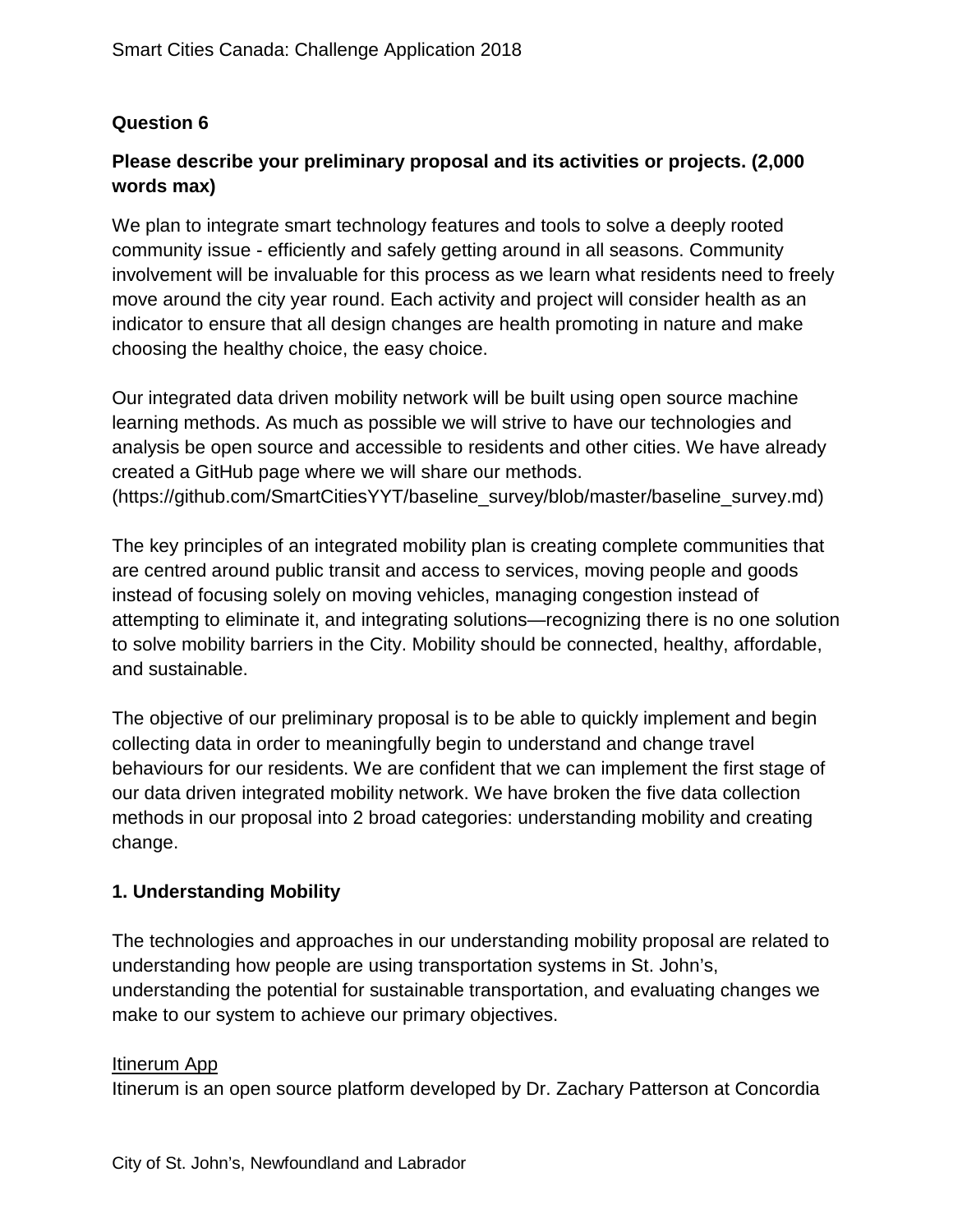University designed to study transportation behaviours. [1] Itinerum allows groups (from the academic, public and not-for-profit sectors) to develop, administer, and collect selfreport, ecological momentary assessment, and global positioning system (GPS) data from participants using a customized smartphone app that is simple and easy to implement. The Itinerum app is already well tested and has been used in large scale transportation behaviour surveys in Montreal and Toronto. We will leverage our existing collaboration with Dr. Patterson to use Itinerum to better understand people's travel behaviours.

There are 2 crucial aspects to our initial proposal related to Itinerum:

1. We will need to recruit a large sample of St. John's residents in order to understand travel behaviours in general. We will also need to work with our partners such as the St. John's Native Friendship Centre, Stella Burry Community Services, and the Coalition of Persons with Disabilities to ensure that we can recruit participants from vulnerable populations to participate and use the Itinerum app.

2. To understand travel behaviours using Itinerum, we will need to work with academic partners at Memorial University to implement machine learning methods that can detect which mode of transportation a person is using. These methods are currently widely in development and have been implemented by our academic partners.

Metrobus' transit MiFare smart card system was designed and installed by Payment In Motion out of Ontario. The system makes use of the MiFare Classic smart card produced by NXP Semiconductors. With the City purse already available on our m-Card, it is possible for a card holder to use one smart card for transit, parking, bike share, access to recreation, etc. The transit application is already in use.

Combining MiFare smart card data with the Itinerum data will allow us to understand what factors contribute to people using sustainable versus unsustainable modes of transportation and how travel time differs between the difference modes in St. John's.

#### Open Beacons

We will use Open Beacons (https://estimote.com/products/) at bus stops, on buses, and along cycling routes and walking trails to better understand not only those people who are using these networks, but also, the behaviours of people who are near the network but do not us it. For example, we will know from the Itinerum app where people are cycling and from the MiFare smart cards which buses people are getting on and off of. What we won't know, for example, is how many potential bus riders are there near a particular bus stop. Beacons can also be placed on bus stops and used for apps such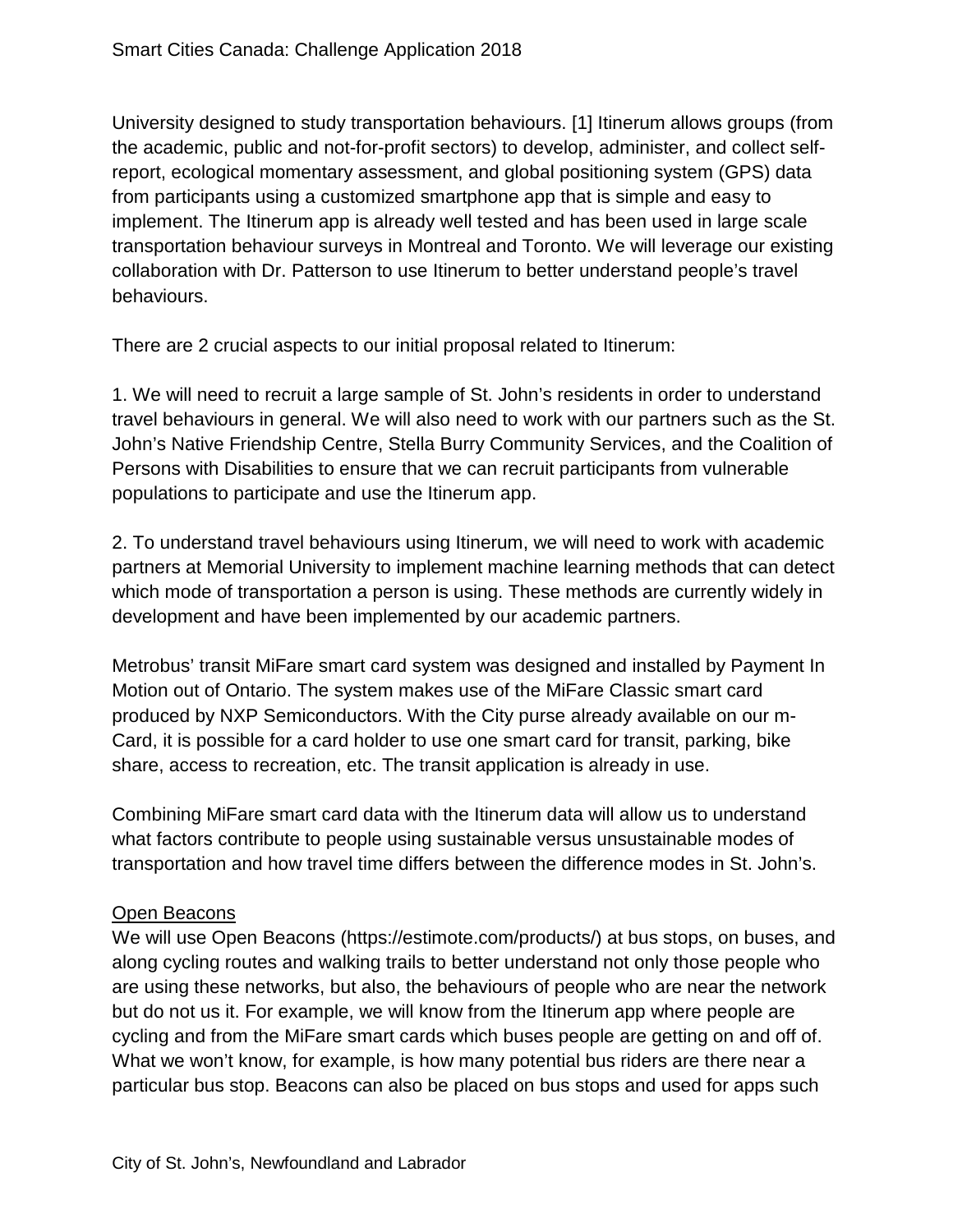as BlindWays or BlindSquare, which guides blind pedestrians to the bus stop sign using reliable navigational clues. Crowdsourced visual clues help users navigate the last few final and crucial feet to the bus stop, improving inclusivity. Integrating Open Beacon technology with the Itinerum app will allow us to understand the potential for creating linkages with the transit, cycling, and walking network.

The integration of the data from the MiFare smart cards, the Itinerum app, and the Open Beacons will allow us to begin the development of our integrated data driven mobility network. Using these three data sources combined with machine learning technologies will provide us with a clear picture of the potential to increase the use of sustainable mobility and allow us to understand the impact of changes we make to the network.

# **2. Creating Change**

The creating change technologies and approaches are designed to help St. John's understand and prioritize creating changes that will provide the largest impact in helping us achieve our objective. In some cases these approaches have already been used and in others new data collection and data analysis will be required.

#### Accessibility Changes

While building safer modes of transportation, we will also be working to integrate technology to reduce accessibility barriers. In the April 2018 Happy City Mobility Survey, 75% of respondents felt that St. John's was not designed for accessible transportation. 45% of respondents felt that the layout of the City does not meet their mobility needs. [2]

The integrated mobility network will use smart technologies so that users can easily track transportation systems and plan the safest, most accessible route. To do this, we will need to encourage seniors and other residents to embrace simple, new technologies that are collect data to make moving around easier. The mobility plan can utilize smart technologies in consultation with residents and stakeholder groups working in the community on accessibility, inclusion and universal design to ensure that the system is working for the people, and not the other way around.

The fear of ice and falling is high among seniors, and finding accessible routes for persons with mobility restrictions is challenging in all seasons. Residents are slow to embrace cycling as an alternative mode of transportation because the systems and connectivity do not exist to make it a safe option, while walkability during the winter months presents added challenges when sidewalks are not cleared. Integrated smart technology will help us better inform residents when conditions are unfavourable, with a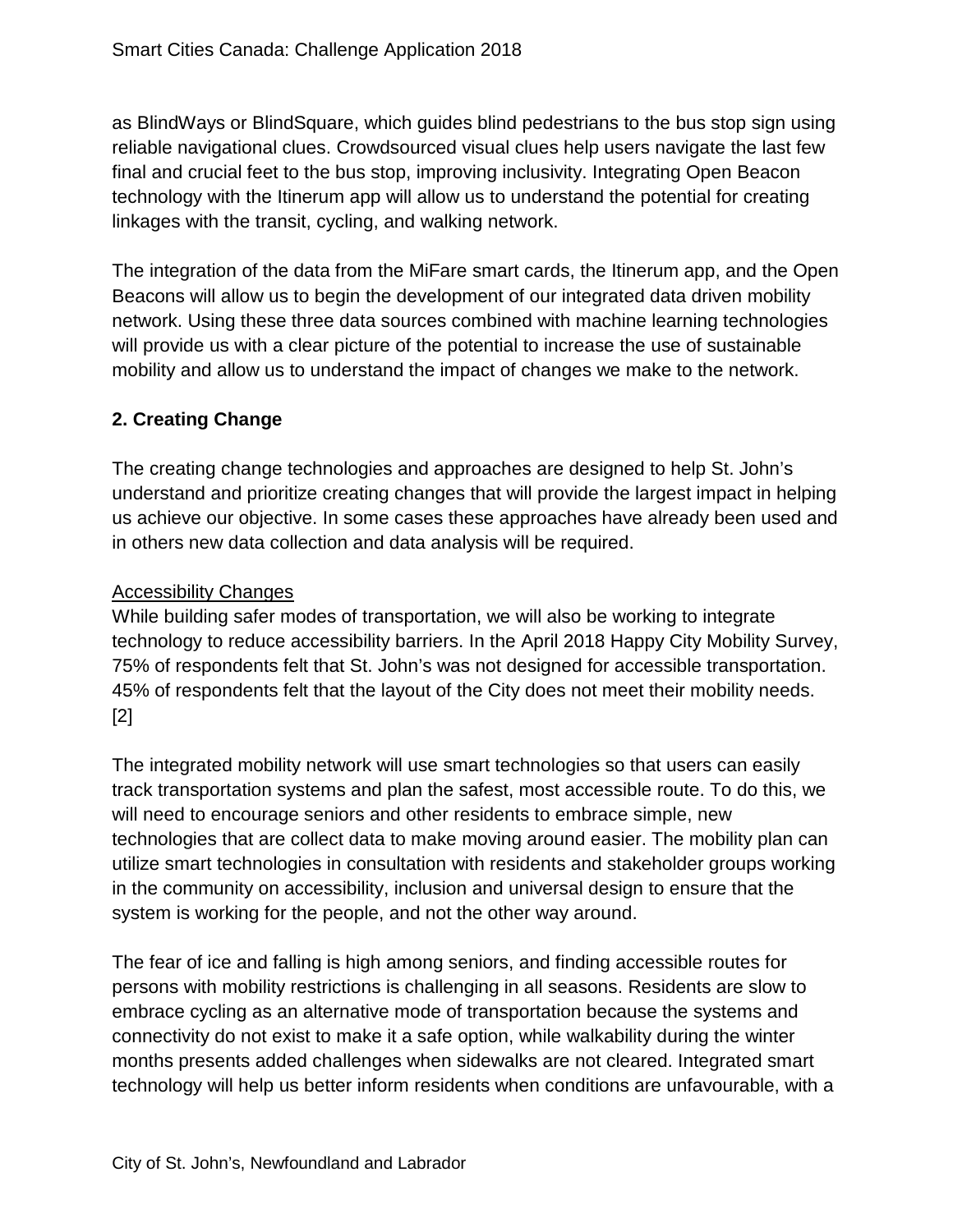system that provides multiple options for how residents can get around safely based on their preferred method of transportation. This includes using sensored technology to help residents choose frequently used and safer bike routes (Bike maps), walking and other forms of human powered transportation routes, well maintained and frequent shelters with free wifi to protect residents from the elements during public transit travel, sensored lights for night-time transportation, and convenient transfer nodes across the city in areas of intensification.

# Transit and Cycling Network Changes

Efficient public transportation will be at the core of the mobility plan to leverage ridership to meet our challenge statement. Interconnected transportation technology will improve transit system efficiency and allow fluid movement throughout the city. In the Happy City Mobility Survey, only 3% of respondents used a combination of transit and cycling as the main method of getting around, while 73.5% made trips that combined the use of a car and sidewalks and trails. [2] Additionally, in the 2017 Bike St. John's Public Opinion survey only 6% of respondents used cycling "purposefully" which included getting to work, visiting a friend's house, etc., [3] while 33% they would use it more often if changes were made. We would implement a pilot project of GPS-based dockless bicycles with Dropbike or a related platform that will inform where people prefer to cycle currently in the City and inform future planning of routes.

Evaluating what could improve transit-bike connections while reducing reliance on private vehicular use in the city would be a priority and would require extensive data collection. Combining a pilot project of dockless bikes equipped with GPS and analyzing GPS on buses would provide an opportunity to measure improvements. City bus systems with GPS tracking devices allow passengers to monitor the bus schedule. When passengers are aware of the time and location of every bus stop, people are likely to follow the routine, resulting in buses filled to its capacity.

Existing accessible transit systems like the City of St. John's, GoBus can further help us collect and analyze user data to problem solve issues around efficiency for residents with mobility restrictions. 75% of respondents to the Happy City Mobility Survey were willing to use smart technologies to support an Integrated Mobility Network in St. John's. [2] Further consultation with users of accessible transit to see how best to engage use of technology to improve service would be a priority.

Our academic partners have developed a measure of public transit access for St. John's. This measure is based on previously published literature and includes a number of salient features related to public transit including stops, frequency and variety of service, and population characteristics. We will use this measure to better understand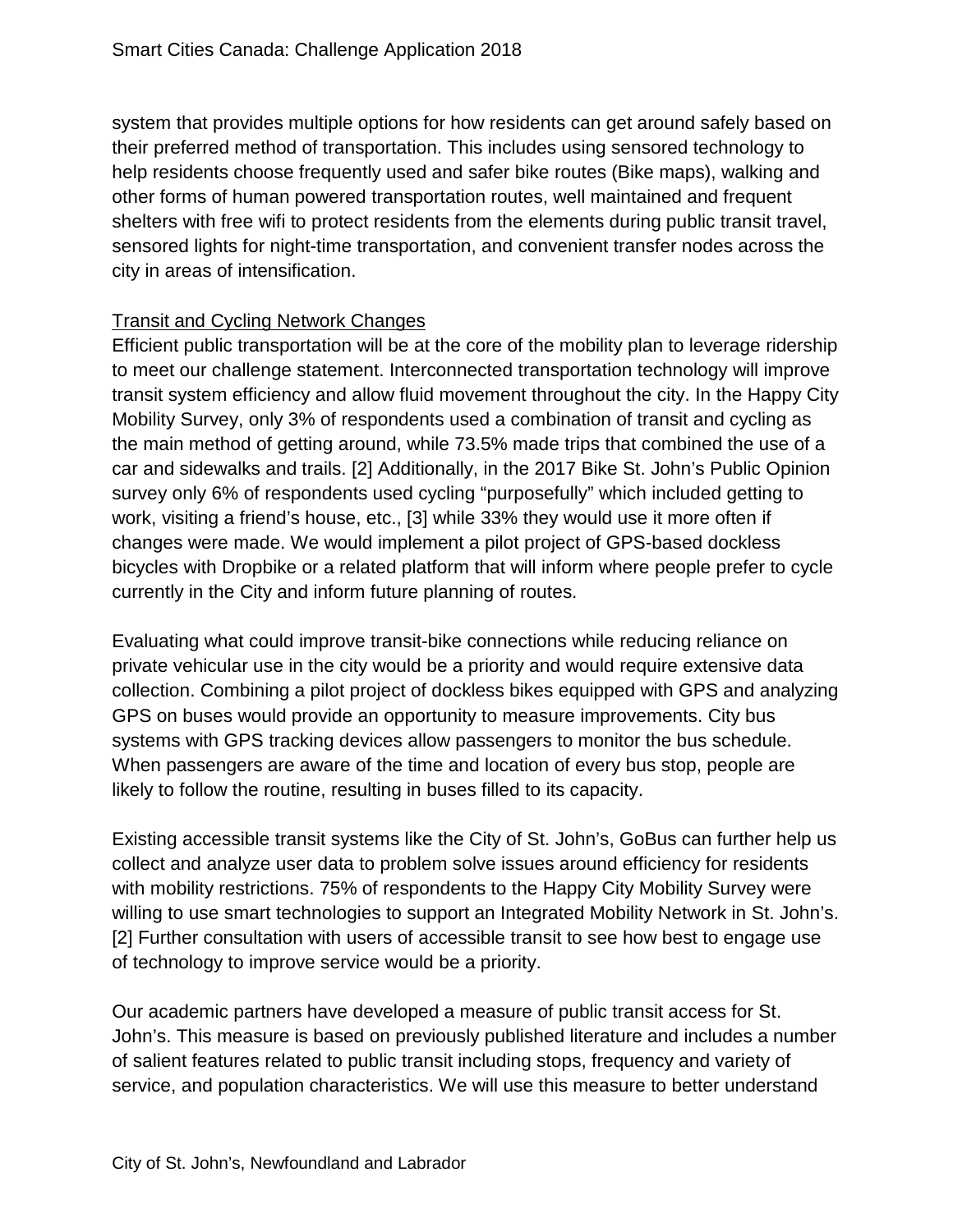where transit may be lacking in the City, and to prioritize key aspects of transit planning that will cause increases in sustainable mobility use. We also plan to develop similar cycling and trail access methods to understand and prioritize modifications to the existing cycling and trail network.

#### Trail Network Changes

The Grand Concourse Authority is a charitable non-profit that manages a trail network that was completed in 2005 with approximately 125 km of walkways, linkages and connecting sidewalk routes. [4] An interactive mapping website could be integrated with City apps and related technologies. [5] We will explore multi-use trail policies while supporting any implementation through continuous consultations with the public. This network has the potential to improve cross-town and regional access. Data analysis would expedite implementation of priority sections.

#### Snow Clearing Priorities

Snow clearing is a major issue in St. John's. Sidewalk clearing was identified in the 2018 Citizen Satisfaction Survey as having an 81% importance rating with only a 20% satisfaction rating. [6] There is even a Facebook group dedicated to the topic (https://www.facebook.com/WinterSidewalksInStJohnsNewfoundland/).

There are two challenges we plan to address with the snow clearing priorities objective. First, based on the data from Itinerum, we will develop snow clearing priority routes along sidewalks with critical amounts of pedestrian traffic. This will ensure that people will be able to walk along specific routes and be confident that the sidewalks will be cleared.

Second, along with our academic partners will be attempt to develop a method to use video data captured by snow plows to automatically detect whether a sidewalk is cleared. These data could be in included in daily maps of St. John's that would provide information on where sidewalks are likely to cleared and where they are not cleared. This would provide residents with the ability to use real-time data collection technologies to better plan their winter transportation and integrate walking as a mode of transport. See appendix for a snow heat map.

#### References:

- 1. Itinerum:<https://itinerum.ca/>
- 2. Happy City St. John's. 2018. "Happy City Mobility Survey". Pending Publication.
- 3. Bike St. John's. 2017. *Bike St. John's Task Force - Final Report*. January 25, 2017. Retrieved: [http://bikestjohns.ca/assets/PDF/BSJ\\_Task\\_Force-](http://bikestjohns.ca/assets/PDF/BSJ_Task_Force-Final_Report.pdf)[Final\\_Report.pdf](http://bikestjohns.ca/assets/PDF/BSJ_Task_Force-Final_Report.pdf)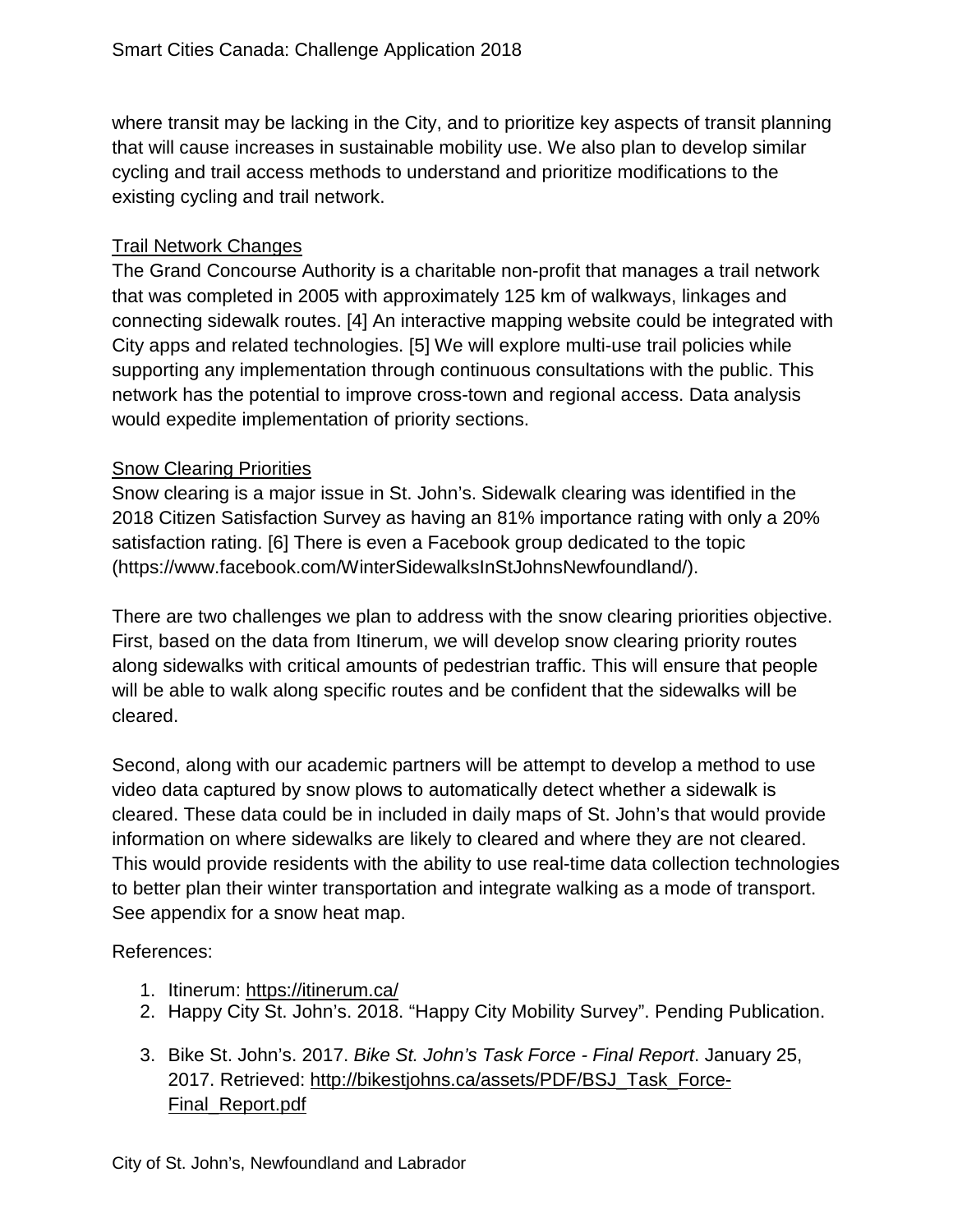- 4. Grand Concourse Authority: [https://www.grandconcourse.ca](https://www.grandconcourse.ca/)
- 5. Grand Concourse Authority Mapping Initiative: <https://www.grandconcourse.ca/mapping/>
- 6. City of St. John's Citizen Satisfaction Survey [in confidential annex]

#### **Question 7:**

# **Please describe the ways in which your preliminary proposal supports your community's medium and long-term goals, strategies, and plans. (500 words max)**

#### **City of St. John's Strategic Plan:**

http://www.stjohns.ca/sites/default/files/files/publication/CSJ\_Strategic\_Plan\_2015\_05\_ 25.pdf

The City of St. John's developed its first Strategic Plan in 2015, which is framed by existing supporting plans such as the Roadmap 2021 and Envision: Municipal Plan, as well as citizen and stakeholder engagement. Several of the influences shaping the Strategic plan coincides with our proposal, including: vehicular traffic, demands to improve infrastructure for pedestrian traffic, enhanced citizen engagement and citizen inclusion, demands for improved safety. The new strategic plan will be for the 2019- 2021 timeframe.

Our integrated mobility proposal will support the Cities values of, doing things better; to be innovative and adopt new ideas and methods of delivering services by harnessing technology; create and support healthy safe and secure environments; and take ownership. While additionally supporting two of our six guiding strategic directions in the plan, including "A City for All Seasons" which is to support year round active transportation, support a weather resilient city, develop a winter strategy, and to be "Responsive and Progressive" becoming a welcoming and inclusive city, delivering comprehensive and responsive communications products and services.

#### **City of St. John's Municipal Plan - Envision St. John's:**

http://www.stjohns.ca/sites/default/files/files/publication/Draft%20Municipal%20Plan%20 with%20Appendicies%20July%202017.pdf

The Envision St. John's Municipal Plan is the city's principal planning document. It sets the vision for the city and considers the goals, strategic directions and policies that support the vision, while guiding growth and development over the next decade. Our proposal compliments the City of St. John's medium, and long-term goals and plans as we work to manage growth sustainably, while maintaining the uniqueness and character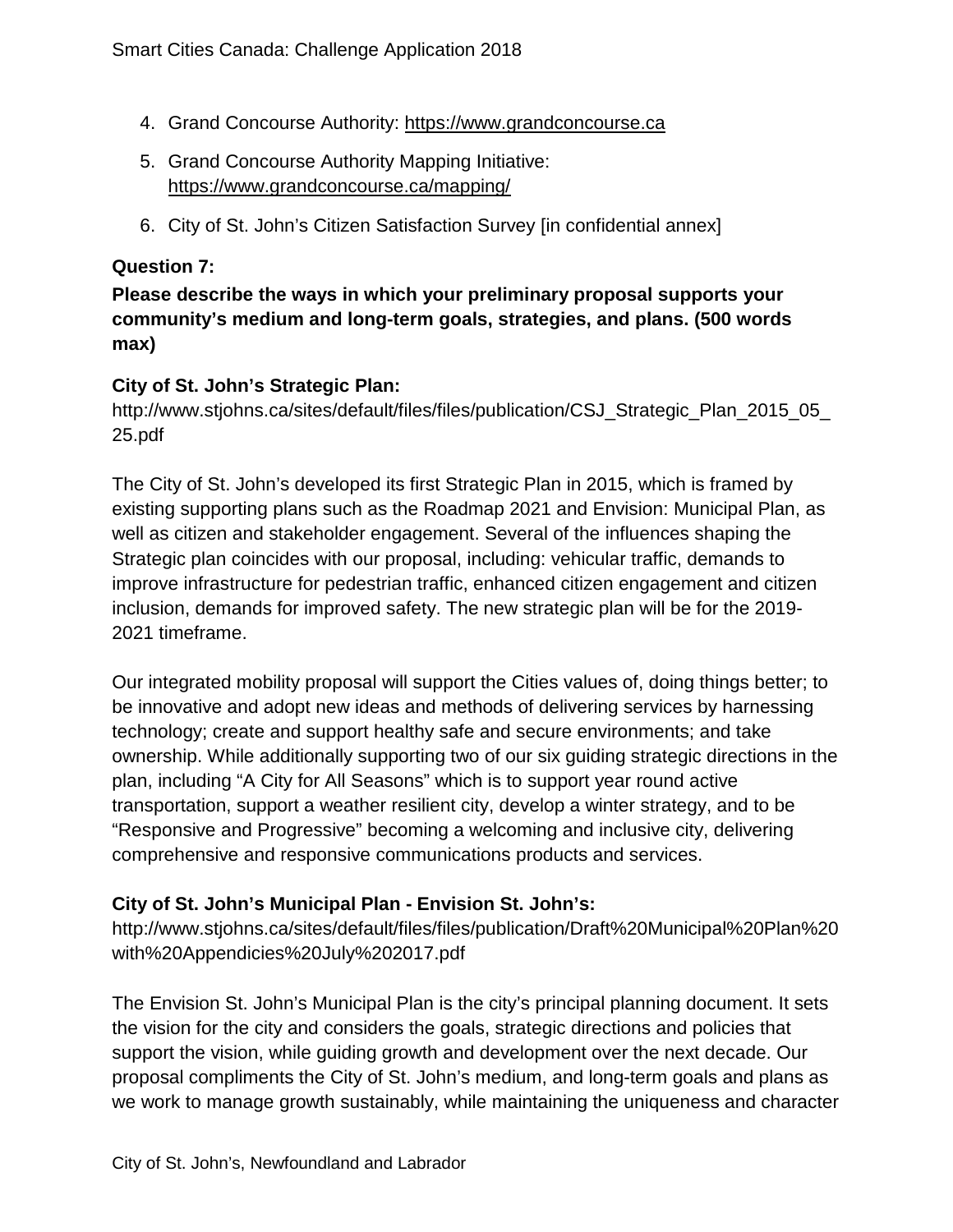that St. John's represents. Integrated mobility will support building a strong, diverse economy, the contribution of heritage to the culture and economy of the city, and our focus on creating healthy and complete neighbourhoods.

In this plan, the proposal would align with three key themes we are working toward. Vibrant, complete Neighbourhoods, supports our plan to create a healthy, walkable city with access to local services and spaces. Quality neighbourhood Design, supports increasing emphasis on compact, walkable residential neighbourhoods for improved social engagement and mobility. Finally, our proposed integrated mobility plan and use of smart technologies supports our Investment in Transportation and Services addressing transportation issues and building complete streets that enable safe use and access for all users, including vehicles, pedestrians, cyclists and transit.

#### **Roadmap 2021:**

http://www.stjohns.ca/sites/default/files/files/publication/Roadmap2021.pdf

The Strategic Economic Plan for St. John's is a long‐term vision and action plan that provides a framework to guide the province's largest city through to 2021. Roadmap 2021 is about embracing new directions, leveraging opportunities, building partnerships, developing linkages and taking new approaches. Business and investment activity brings employment, opportunities and innovation. Our integrated mobility plan will nurture business, bringing employment to generate long‐term, innovative economic activity. The Economic Plan's highlights St. John's desire to support initiatives, like a technology driven integrated mobility plan, and encourage dialogue for creative approaches to heritage, density and sustainability in through smart approaches and design.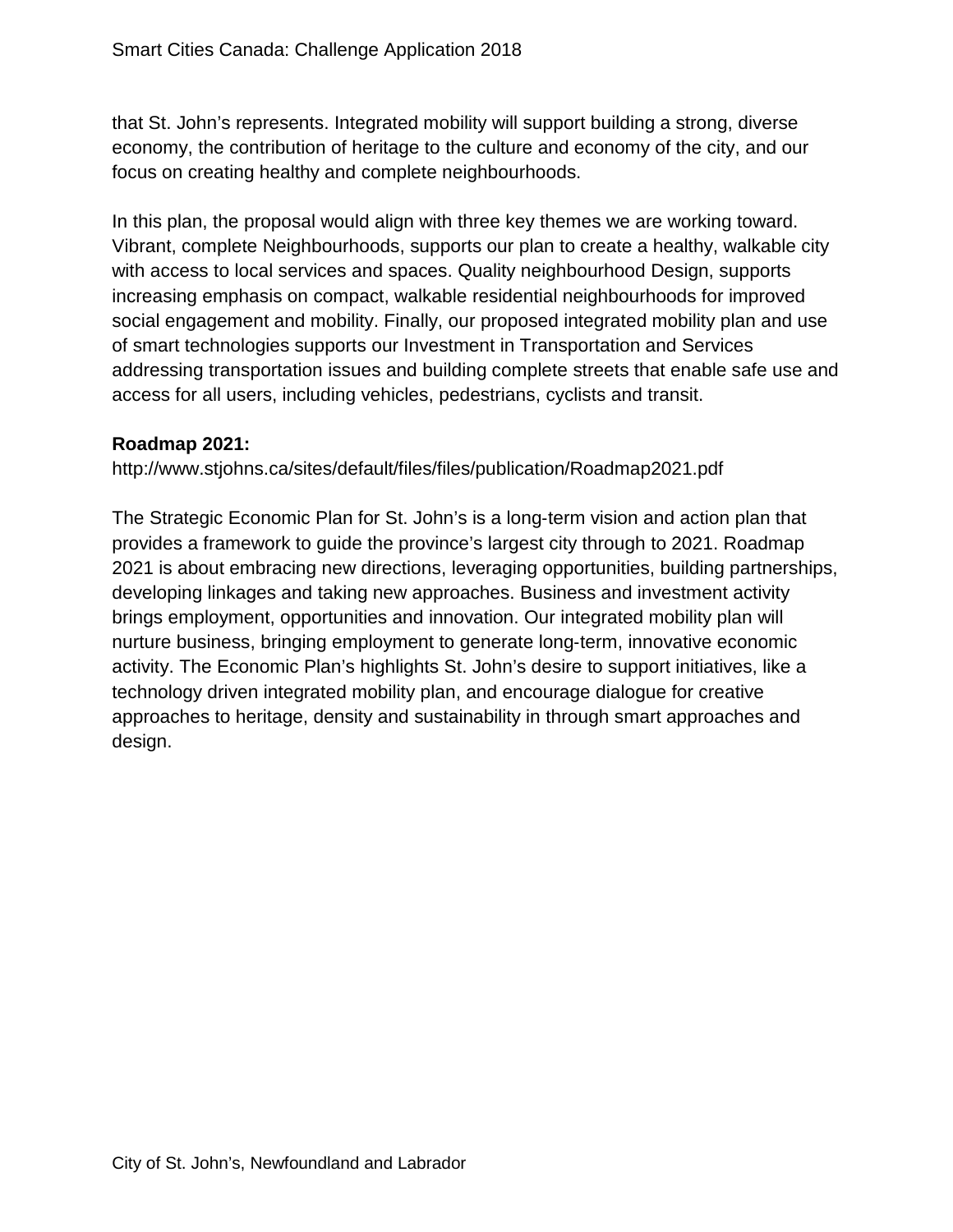#### **Question 8:**

#### **Please describe your community's readiness and ability to successfully implement your proposal. (1,000 words max)**

Residents of St. John's are engaged, energized and are interested in improving mobility. The results of the first Citizen Satisfaction Survey in 2018 identified widespread dissatisfaction with transportation and planning issues, including sidewalk clearing and public transportation.

Many of the City's initiatives planned for 2018 are centred around the topic:

- 1. Transportation Master Plan
- 2. Metrobus and GoBus Review
- 3. Paid Parking Management Strategy
- 4. Neighbourhood Mapping Initiative
- 5. Healthy Communities Northeast Avalon Alliance

The community has also responded energetically to the Smart Cities Challenge. Happy City's online mobility survey had 977 responses in 10 days. Our application for the Challenge received significant support from community organizations, bringing a wealth of expertise and resources to the Smart Cities Challenge.

While this level of community support represents a real opportunity, it also presents an organizational challenge. The City has responded to this challenge by forming a Challenge Committee, as outlined in Question 5, with experience coordinating community organizations and a mandate to make decisions quickly.

The City has significant experience managing complex, multi-stakeholder projects. In the past few years the City has been successfully managing the redevelopment of the City's historic Water Street, several major infrastructure projects, the introduction of automated garbage collection, and the addition of a major new subdivision.

These projects have succeeded because of the City's experienced and dedicated staff and its commitment to core values and standards: http://www.stjohns.ca/city-hall/aboutcity-hall/corporate-and-operational-policy-manual.

#### **Key Community Partners:**

#### Key Community Partner: Happy City

In the Happy City St. John's Mobility Survey respondents indicated support for using wearable devices and smartphones to aid in the development of the Integrated Mobility Plan.

#### Key Community Partner: Dr. Daniel Fuller

Dr. Daniel Fuller and team will allow this project to be fully implemented. Dr. Fuller is a Canada Research Chair in Population Physical Activity. Fuller is a lead for the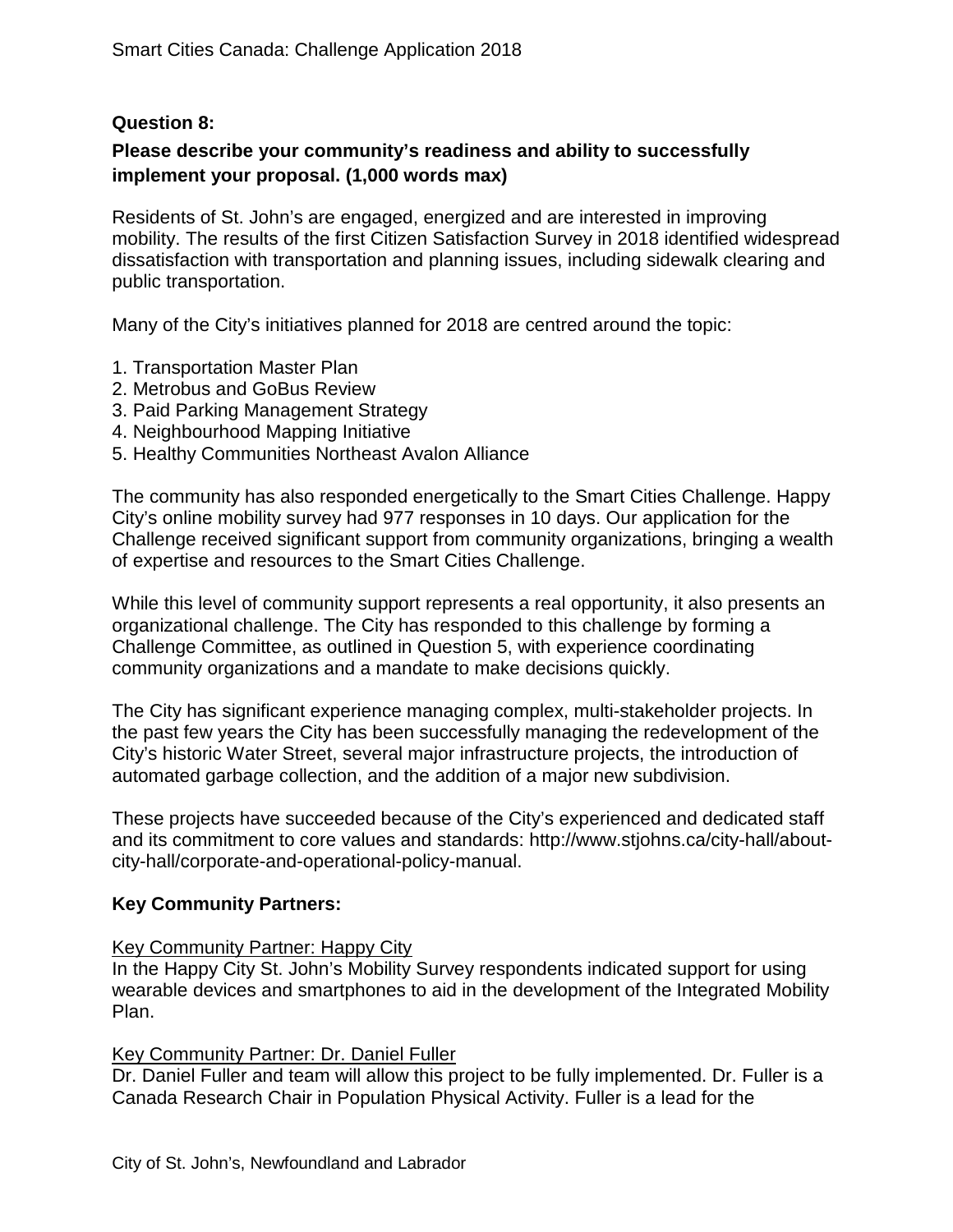INTErventions, Research, and Action in Cities Team (INTERACT http://www.teaminteract.ca/) a \$2 million grant funded by the Canadian Institutes of Health Research. Dr. Fuller is also the Neighbourhood Factors co-lead of the Canadian Urban Environmental Health Research Consortium (CANUE - http://www.canue.ca/). CANUE is a \$5 million Canadian research consortium.

#### Existing Data

The city already has considerable available data that will help develop the integrated mobility network. The data relates to public transit use, Urban Sprawl, Neighbourhood Active Living Potential, and Public Transit Access. Public transit ridership was 2.88 million in 2017.

#### Data Infrastructure and Analysis

The city with its various internal initiatives in partnership with our key partners, Happy City, and Dr. Fuller, and other community supports, have the experience with developing and maintaining large scale data infrastructure. We will use modern artificial intelligence and machine learning methods to analyze these data. The required experience, expertise, and infrastructure is non-trivial for a project of this scale and should not be overlooked.

#### **Supportive Community Partners**

Canadian National Institute for the Blind NL: a national voice to ensure Canadians who are blind or partially sighted have the confidence, skills and opportunities to fully participate in life

Canadian Hard of Hearing Association NL: non-profit charitable organization committed to the prevention of hearing loss

Canadian Mental Health Association NL: provides resources to maintain and improve mental health and community integration, build resilience, and support recovery

Seniors NL: offers the resources, connections, and information needed by seniors, their families, caregivers, and friends

Coalition for Persons with Disabilities NL: influences change and policy towards the advancement of inclusion

NL Human Rights Commission: responsible for promoting an understanding of, acceptance of, and compliance with the provisions of the Human Rights Act

Bicycle NL: governing body of cycling and cycling events in NL, serving the cycling community in education and promotion

Universal Design Network: promotes and increases awareness of universal design in our communities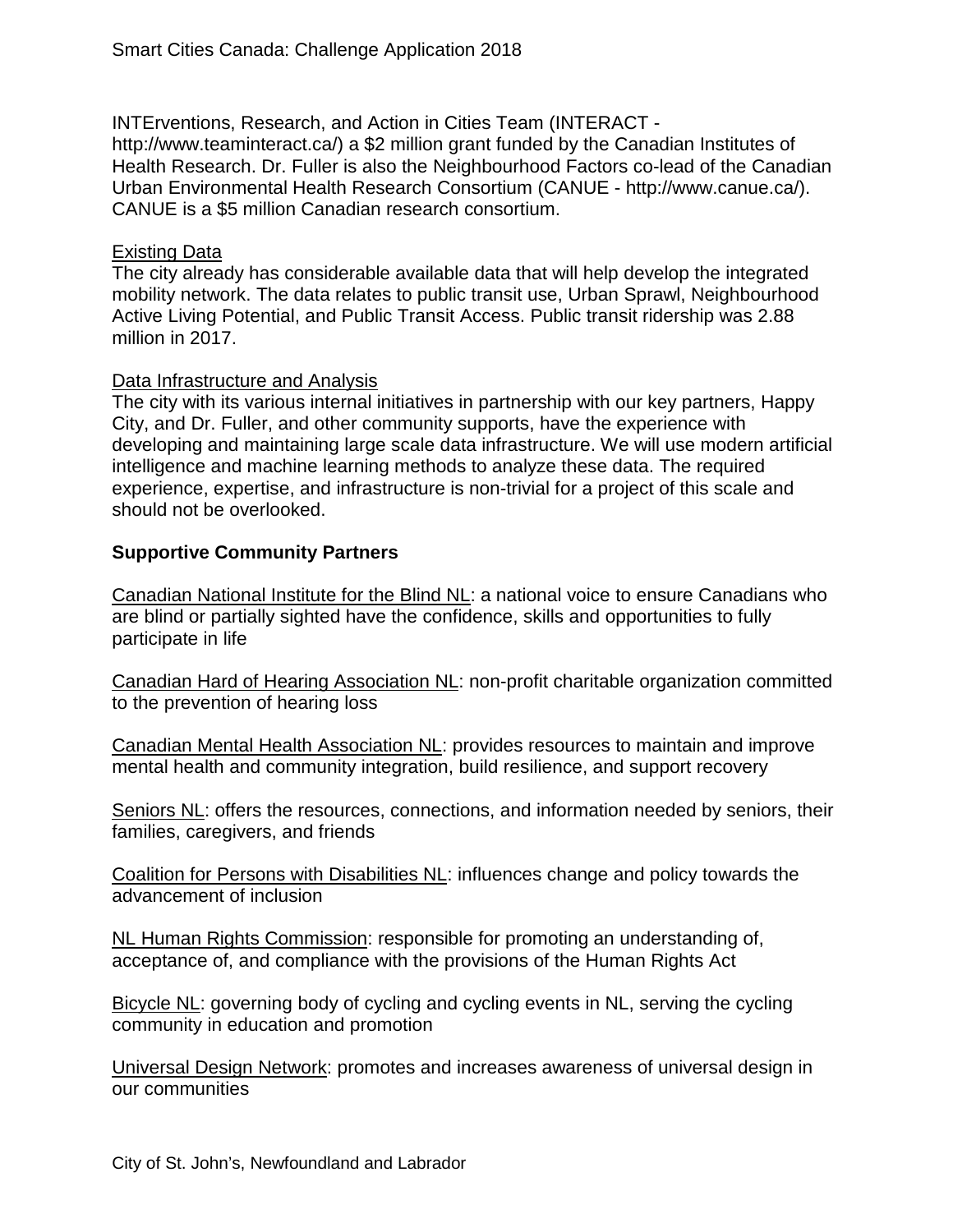St. John's Native Friendship Centre: a community-based, non-profit, registered charity, serving the urban Aboriginal population and broader community through celebration and support of Aboriginal culture

Choices for Youth: charity that supports at-risk and homeless youth secure stable housing, education and employment

Stella Burry Community Services: provides support and opportunities for healing and self-discovery through programs that affirm every individual's strengths and abilities

Municipalities NL: represents the 276 incorporated municipalities in the province

St. John's Status of Women Council: a feminist organization that works to achieve equality and justice through political activism, community collaboration and the creation of a safe and inclusive space for all women.

Consumers' Health Awareness Newfoundland and Labrador: provides support programs for mental illness in the province

Network of Disability Organizations: 19 organizations provide services and programming for persons with disabilities, including the Independent Living Resource Centre, Empower NL, and Easter Seals NL

Association for New Canadians: offers programs and services to the newcomer community

Canary Cycles: bicycle vendor

Community Employment Collaboration: links community agencies working in the area of employment in St. John's

St. John's Transportation Commission: provides enhanced customer service and an efficient transportation system for residents

Destination St. John's: provides information for visitors to St. John's

College of the North Atlantic: provincial public college

Essential Transit Association: promotes sustainable public transportation in the NE Avalon region.

Eastern Health: Mental Health and Addictions Services; assists individuals and families who have mental health and/or addiction concerns

Eastern Health: Health Promotion Division: works to support healthy communities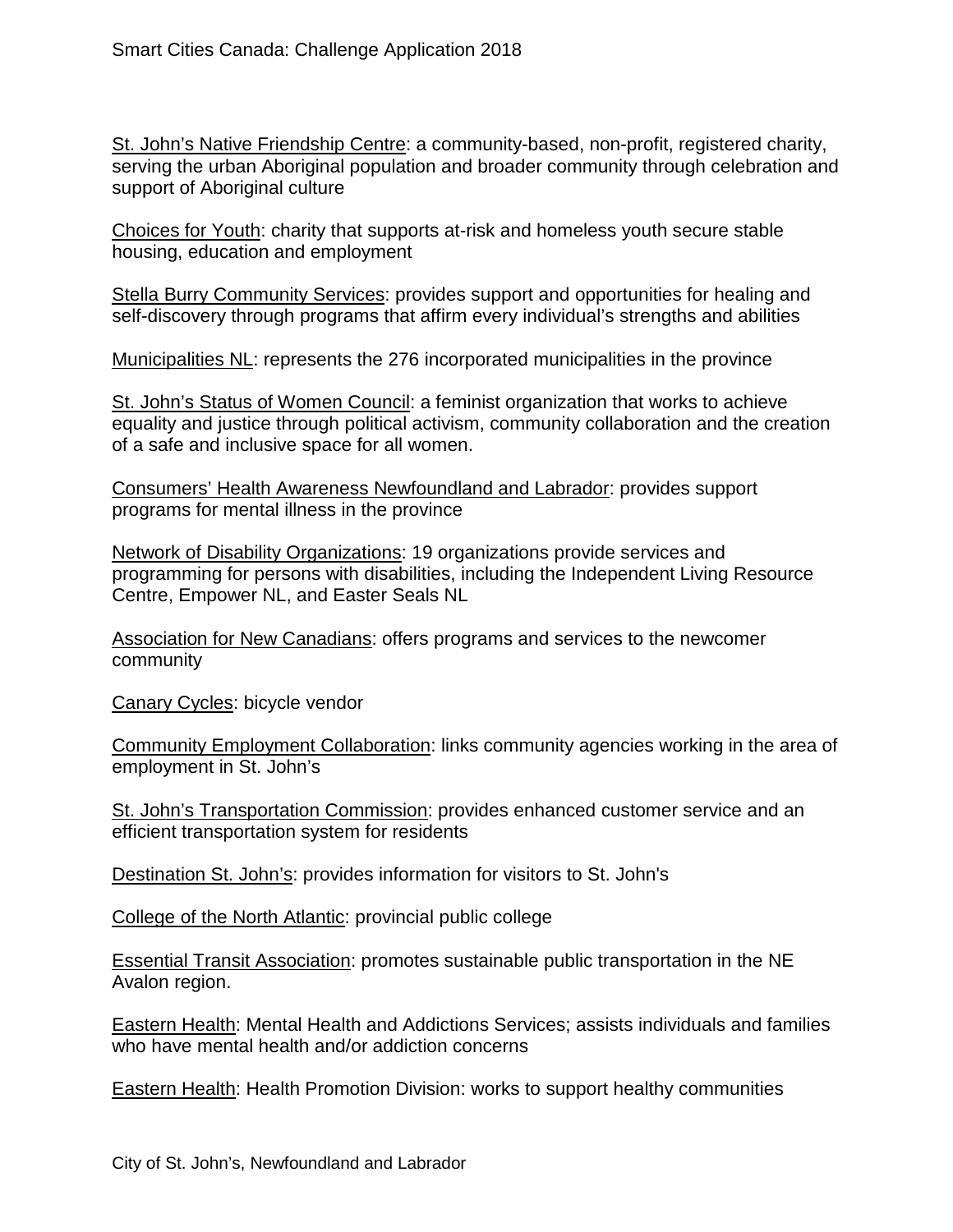Genesis Centre: an award-winning innovation hub for technology start-ups

NL English School District: the de facto school board for Eastern NL

Centre for Research on Work Disability Policy: national research network aiming to identify how people, when disabled, can be better retained and integrated into the labour force

Disability Inclusion Group of Memorial University: collaborative group at Memorial University to promote better disability inclusion at Memorial University and develop a Disability Studies curriculum for Memorial students.

NL Brain Injury Association: a non-profit advocacy organization which strives to improve the quality of life of survivors of brain injuries, their families and friends.

Memorial University of NL: the province's only university.

MUN departments and organizations: Harris Centre, Graduate Students' Union, Sustainability Office, Faculty Union.

Neighbouring towns of Portugal Cove-St. Phillip's and the Conception Bay South.

#### **Question 9:**

# **Describe your plan for using the \$250,000 grant, should you be selected as a finalist. Provide a high-level breakdown of spending categories and an accompanying rationale. (500 words max)**

Over the past three weeks, a large community effort has enabled us to prepare a highlevel overview of the situation and a list of possible solutions and improvements. We will focus our spending of the \$250,000 on two primary aspects. First, we will use funds to hire 2 new staff members, a data scientist and a an engineer. These staff will focus their work on laying the groundwork for a successful \$10M application. These staff will conduct our mapping and integrated mobility network planning related to transit, cycling, walking, and snow clearing. The staff will also conduct pilot work, in conjunction with our partners, to ensure our new technologies, MiFare cards, Itinerum App, Open Beacons, and Dockless Bikeshare can be scaled for a major data collection. This pilot work will focus on gathering early data, informing cost estimates, analyzing data we collect (using committed in-kind donations), and consulting with our community partners. In short, our goal will be to develop our plan, pilot test, and be successful in winning the \$10M.

Second, these staff will continue the work of community consultation and develop to ensure that our full application meets the needs and address the challenges our community members face related to integrated mobility.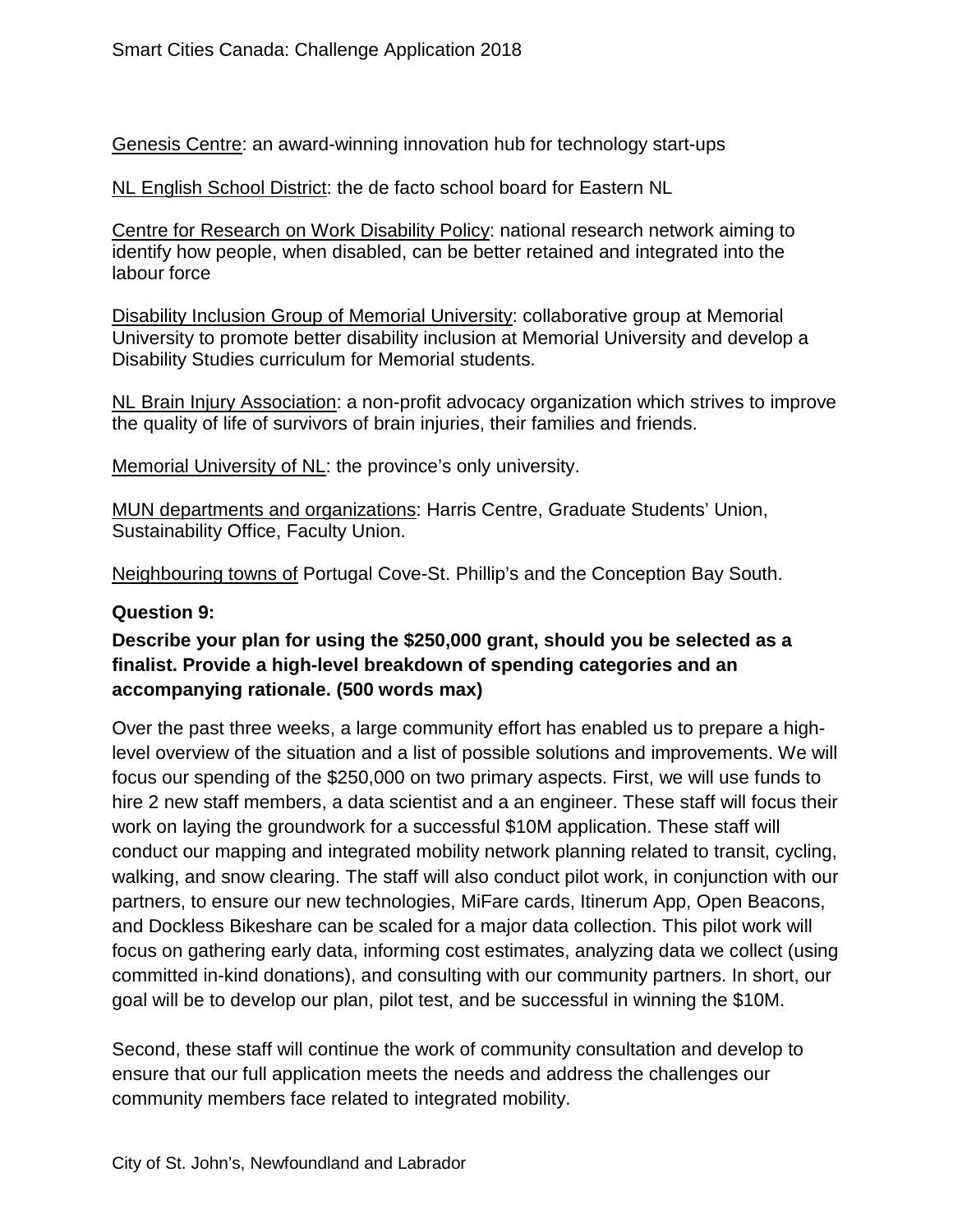# **1. Investments in New Technologies and Data Analysis:**

#### Open Beacon pilot project: \$4,500

We will purchase 100 Beacons and install them a specific locations in St. John's in order to pilot test their feasibility for understanding how many people are at a specific location and for pilot testing the integration of the beacons with the Itinerum App.

#### Dockless Bicycle pilot project: \$8,000

We will purchase 20 dockless bicycles and launch a pilot Bikesharing program in St. John's. We will collect data from the bicycle location to inform our data driven integrated mobility network.

#### Secure data storage and cloud: \$2,500

We will invest in secure data and cloud storage to ensure the data we collect are safe and secure.

#### Itinerum app: \$35,000

The Itinerum App will be used and new features will be added including integration with Beacons.

#### Data analysis staff: \$80,000

A 1 FTE Data Analysis staff person will be in charge of developing some of the innovations we describe, along with in kind contributions from our community partners. The staff will also focus on preparing scalable hardware and software infrastructure to ensure that we can scale for the \$10M prize.

Total: \$130,000

# **2. Management time devoted to improving service delivery and efficiency of the organization**

Experienced engineer or planner to work exclusively on final proposal for 1 year: \$120,000

1 FTE engineer or city planner will be hired to work in the planning and development of the integrated mobility network. This person will lead the work of collecting data about transit and cycling networks, walking trails, and informal networks. They will also lead community consultations and engineering work for our integrated mobility network.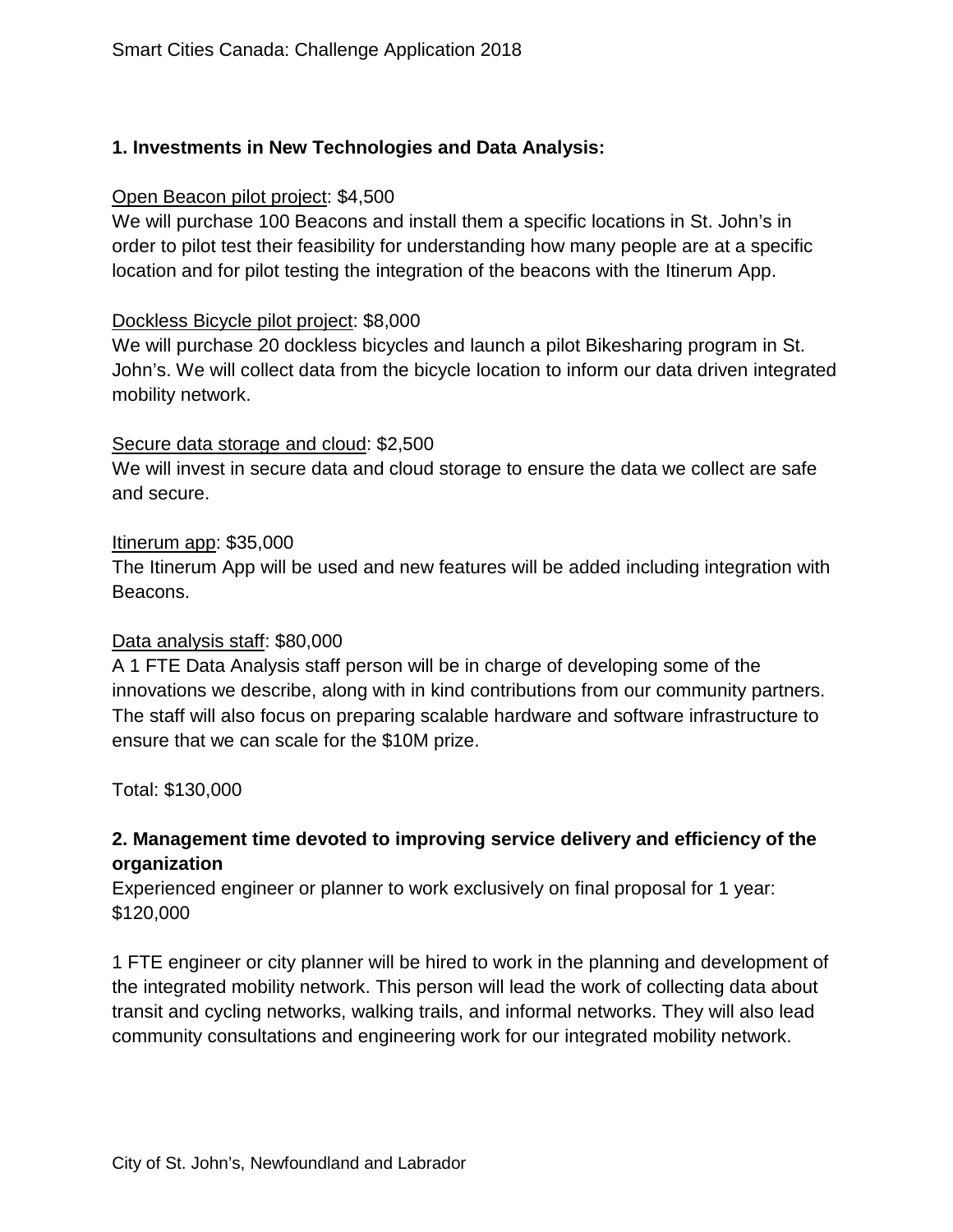# **Question 10:**

# **Describe the partners that are or will be involved in your proposal. Where partners are not yet determined, describe the process for selecting them. (500 words max)**

Happy City St. John's: a St. John's-based community organization with the mission to inform, encourage, and facilitate civic dialogue in the city of St. John's. Happy City has a proven record of engagement in the City of St. John's, and has led the public engagement elements of the process. They have provided continuous promotion and engagement with public through online communication channels, an online survey, inperson consultation sessions, and collection of commentary from residents. Happy City will continue to be a partner in future stages.

Dr. Daniel Fuller, Canada Research Chair in Population Physical Activity, Memorial University of Newfoundland: Dr. Fuller is currently leading or co-leading two large scale national research projects related to smart and healthy cities. In addition to providing evidence of community readiness, Dr. Fuller has also been a key advisor for this proposal. He will continue to advise in future phases, and will be directly involved with the development of our smart cities approach.

Healthy Communities - Northeast Avalon Alliance: a regional alliance which takes a collective impact approach involving leaders from various disciplines, sectors, and levels of government to improve the physical and mental health and the inclusion and safety of residents on the Northeast Avalon region of the province. Including more that 40 partners from 21 sectors in the province, it will contribute as an advisory resource throughout future phases.

Harris Centre, Memorial University: hub for public policy and regional development. The Harris Centre will connect our team with healthy community initiatives recently undertaken at the University of the Sunshine Coast in Australia for advice on their process. The Harris Centre will continue to be a partner in future phases, providing valuable insight and guidance with regard to how our smart cities approach can be supported by provincial public policy and regional development.

Coalition for Persons with Disabilities NL (COD-NL): COD-NL has been engaged as a partner from the beginning of this process, providing valuable insight on how to ensure an inclusive approach to our smart city. COD-NL will continue as a partner in future phases to ensure an inclusion lens throughout.

Other existing community partners include the St. John's Native Friendship Centre, the Royal Newfoundland Constabulary, Choices for Youth, and Stella Burry Community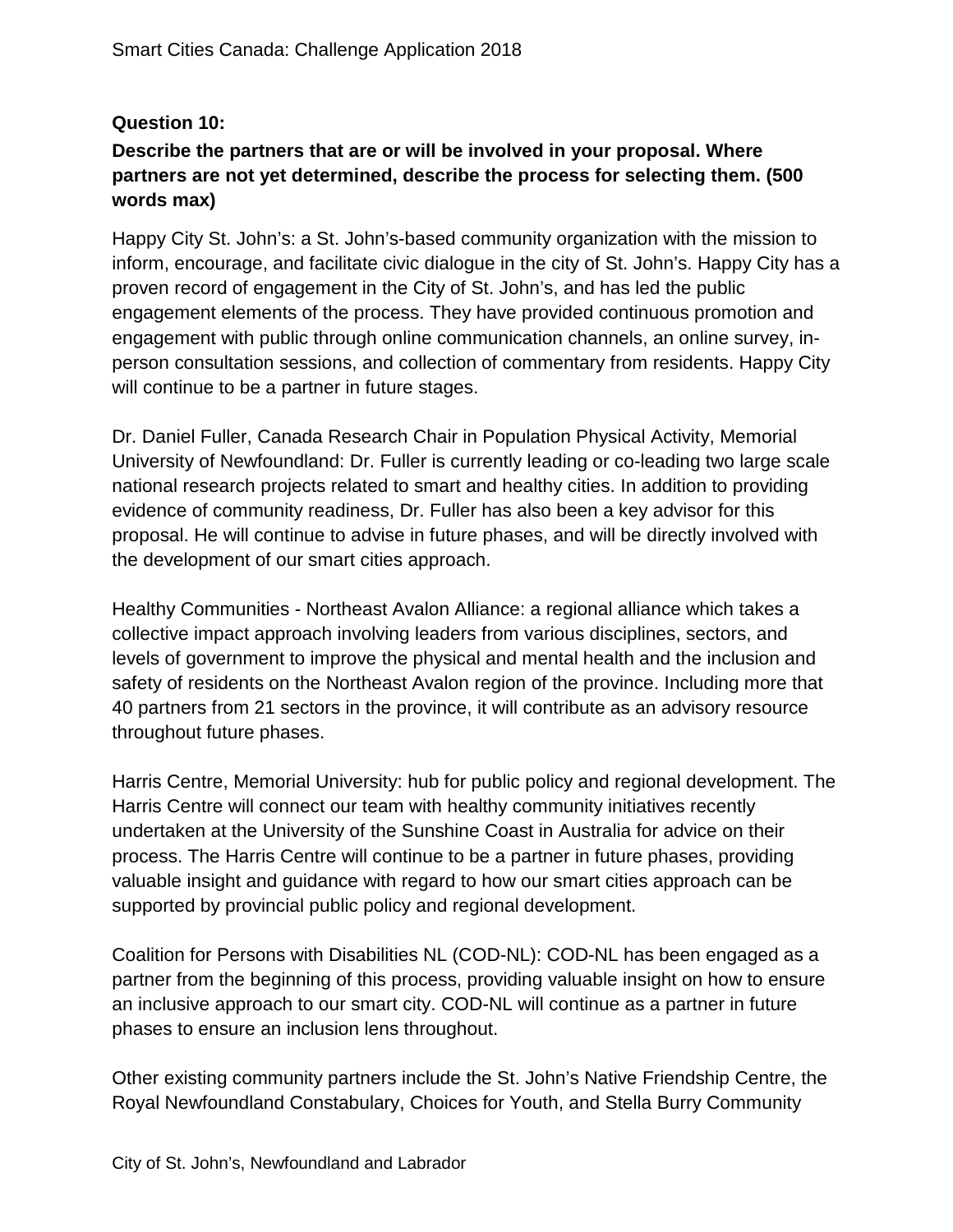Services; all of whom have provided and continue to provide expert advice.

We will strengthen these and other community partnerships in order to engage members of the community who can be more vulnerable to social exclusion and isolation due to a lack of access of equitable transportation options.

Our team has continued to recruit new partners throughout the process, and we anticipate further partners to join in future phases. In particular, given the smart technology aspect of this project, we will be seeking partners in the technology sector.

The Genesis Centre, an innovation hub at Memorial University, will play a key role in recruiting partners from the technology sector to bring this application to fruition. We have begun reaching out to request expressions of interest from entrepreneurs in the province.

#### **Question 12:**

# **Provide a 200-word summary of your preliminary proposal. You may also provide an image that represents your preliminary proposal.**

St. John's has a mobility problem. A combination of challenging hills, some of Canada's worst weather, and extensive sprawl has created a city – and a culture – dominated by the private car and hostile (or at best, indifferent) to active and sustainable transportation. This version of mobility excludes huge segments of the city's population – seniors, people with disabilities, people living with low income, and the many people of all ages who would rather get around differently. An integrated mobility network will change that.

The network we plan for St. John's will implement many new data-collection tools including measures of transit access, cyclist tracking apps, and ways of leveraging transit smart card data. Open beacons will build an understanding of the movement of people who are near the network and don't use it, and sensors will provide street-level data on ice conditions to facilitate active transportation in all seasons. At the same time, we will be implementing improvements to our transit and active-transportation infrastructure that leverages this data to speed trips and improve user experience.

Taken together, this will build a city where our citizens will be more free to move the way they want to move.

St. John's a un problème de mobilité. La combinaison de la topographie, des pires conditions météorologiques du Canada et de l'étalement urbain a créé une ville - et une culture - dominée par la voiture privée et hostile (ou, au mieux, indifférente) au transport actif et durable. Cette version de la mobilité exclut d'énormes segments de la population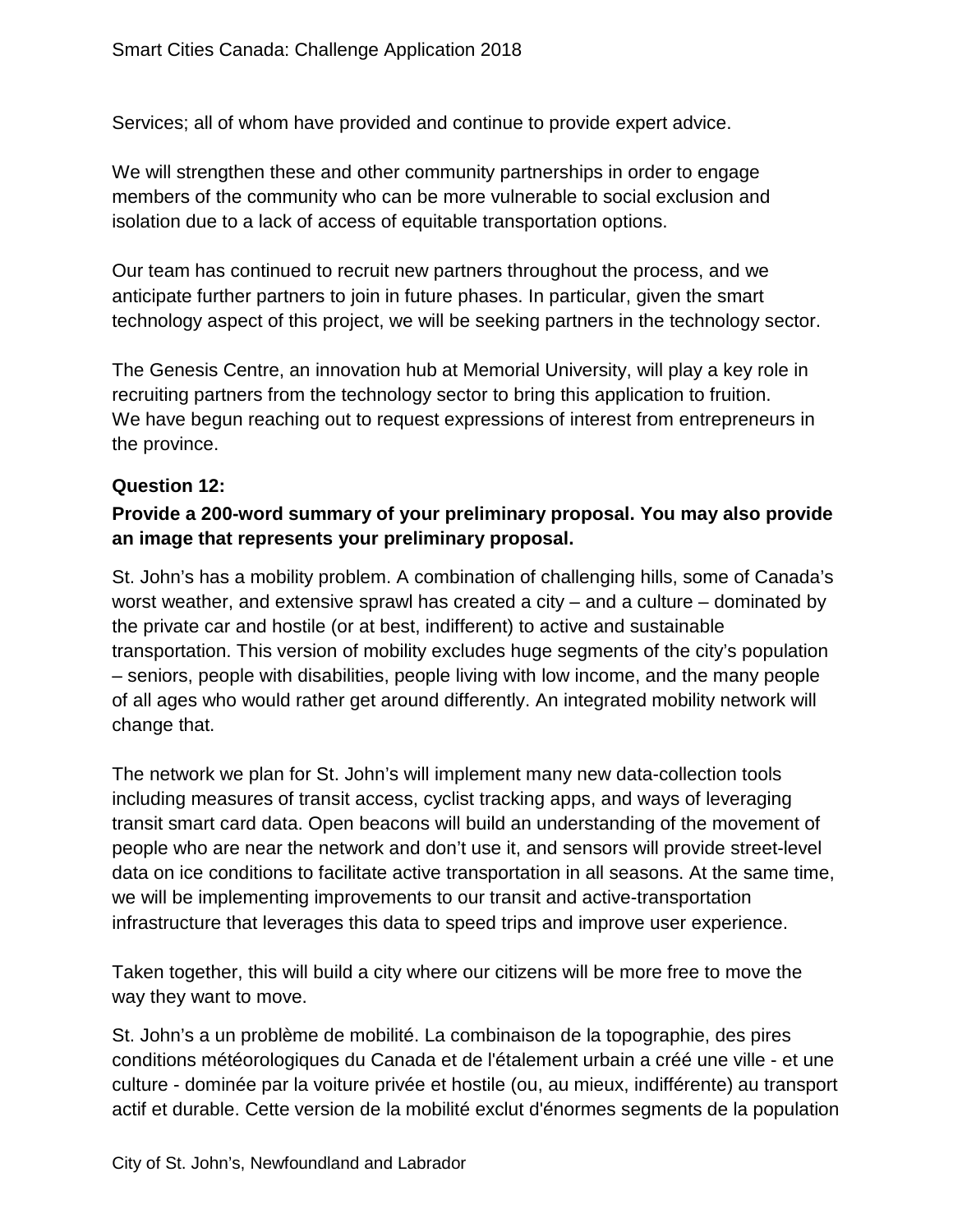de la ville - les aînés, les personnes handicapées, les personnes à faible revenu et les nombreuses personnes de tous les âges qui préfèrent se déplacer différemment. Un réseau de mobilité intégré va changer cela.

Le réseau que nous planifions pour St. John's mettra en œuvre de nombreux nouveaux outils de collecte de données, y compris des mesures de l'accès au transport en commun, des applications de suivi des cyclistes et des moyens de tirer parti des données des cartes à puce. Les balises ouvertes permettront de comprendre le mouvement des personnes qui se trouvent à proximité du réseau et ne l'utilisent pas, et les capteurs fourniront des données au niveau de la rue sur l'état des glaces pour faciliter le transport actif en toutes saisons. Parallèlement, nous apporterons des améliorations à notre infrastructure de transport en commun et de transport actif qui tire parti de ces données pour accélérer les déplacements et améliorer l'expérience des utilisateurs.

Pris ensemble, cela construira une ville où nos citoyens seront plus libres de bouger comme ils veulent.

#### **Question 15:**

#### **Please identify the point of contact for the application.**

- Name: Maggie Burton
- Title and affiliation: Councillor, City of St. John's
- Phone number: 709-740-0982
- Email address: [mburton@stjohns.ca](mailto:mburton@stjohns.ca)

#### **Question 18:**

**Please select the focus area of your preliminary proposal.**

**If your preliminary proposal seeks to achieve outcomes that span more than one area, you may choose up to two.**

- Healthy living and recreation
- Mobility

#### **Question 19:**

**Select all the community system/service areas expected to be implicated in your preliminary proposal.**

**There is no limit to the number of community systems/service areas you may select.**